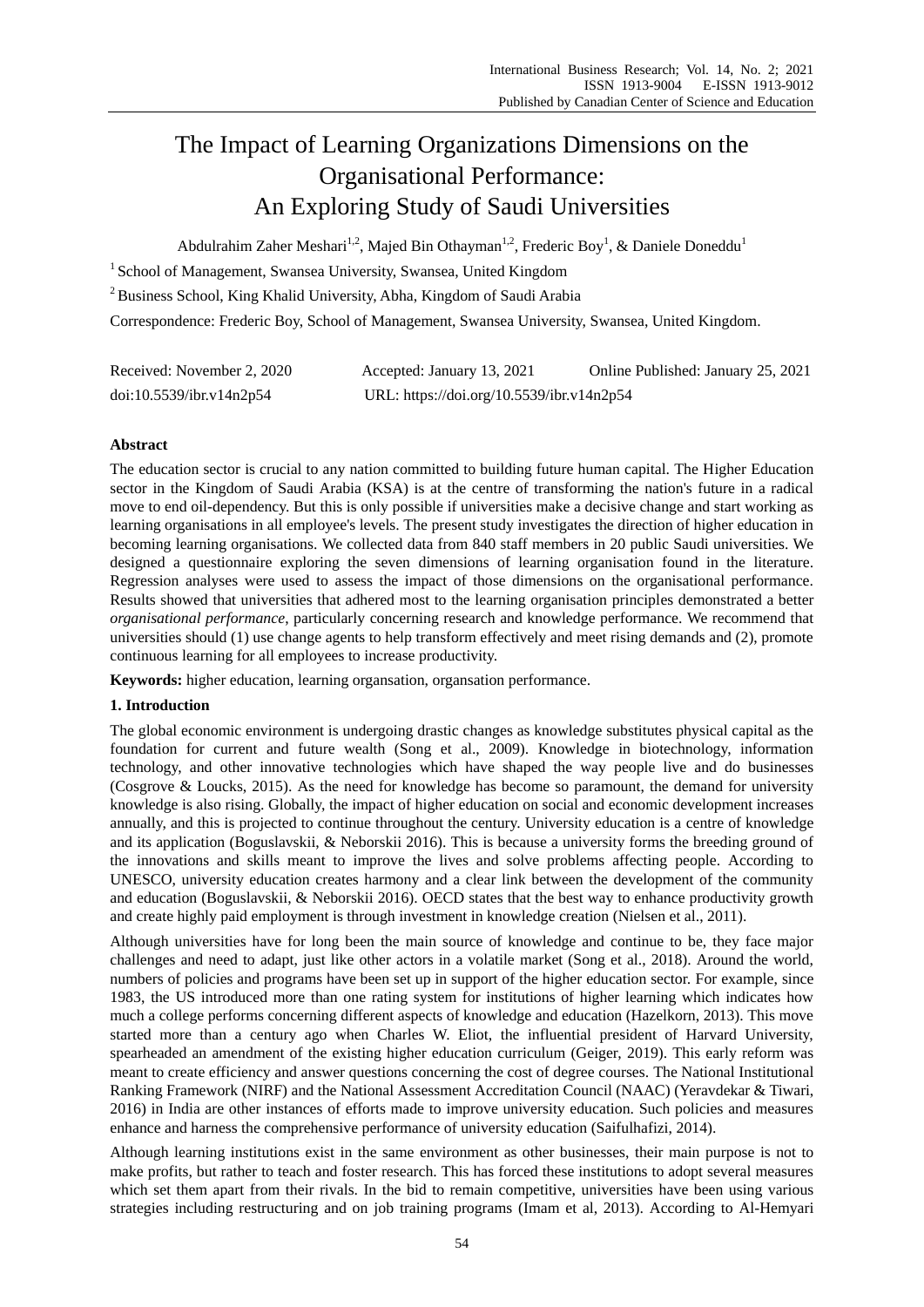(2019), the performance and quality of universities are important to the success of the institution both in short term and long-term. A culmination of the policy measures and management strategies are on track to enhancing research and knowledge performance, but does not make the institution a "learning organisation": an organisation that helps employees engaging into continuous learning, and create the conditions for knowledge to be shared among the actors (Saifulhafizi, 2014; Goh, 1998).

# *1.1 The Higher Education (HE) Sector in the KSA*

In order to comprehensively understand higher education in Saudi Arabia, it is essential to start from the early establishment of higher education sector in the country. The ministry of education was started in 1954 to manage and oversee the existing educational institutions in Saudi Arabia. A considerable number of students willing to undergo higher education were forced to move abroad (Alshuwaikhat et al., 2016). This prompted the government to establish the King Saud public University in 1957. Although students were only male, the establishment of King Saud University marked the start of the contemporary higher education in the Kingdom. The Kingdom now has more than 50 public and private institutions of higher education in the nation. In 2018, the country now boasts having 21 universities ranked among the top 100 in the Arab region (Altbach, Reisberg, Salmi, & Froumin, 2018).

The ministry of education has been receiving, over the years, a constant flow of funding from the national government. As a part of this funding, in the year 2005, the King Abdullah Scholarship program led to the education of hundreds of students in foreign nations including Canada, the United Kingdom, Australia, and the United States (Smith & Abouammoh, 2013). The performance of such grant scheme was recognised by UNESCO, which ranked Saudi Arabia as the fourth nation in granting scholarship ahead of the US and Japan (Islam, 2014). Nowadays, current and next generations have a better chance of gaining university knowledge than the previous ones (Saifulhafizi, 2014).

If access to knowledge provision is rapidly improving, the performance of the universities as organisations is not. Several challenges are hindering the future success of these institutions. Indeed various research including (Alkhathlan et al., 2014; Hilal et al., 2015) have shown that the biggest challenge facing the Kingdom's major sectors is not policies, but the collapse of the oil industry whose wealth has been trickling down to all other sectors. To date, oil reserves are estimated to be depleted within 90 years. If universities continue to proceed the way they have been functioning, their very existence is at risk (Al-shehry, 2009). This comes at a time when the country is looking for ways to diversify its economy. As highlighted in the nation's Vision 2030 (Khan & Khan, 2020), the KSA is expecting to boost the economy, create more job opportunities in the private sector, transfer state-owned assets to private organisations, and build on non-oil dependent exports. Education, notably HE, is considered an epicentre of the changes that are needed to take place in the nation shortly (Hilal et al., 2015). As stated by Hvidt (2013) in the Economic Diversification in Gulf Cooperation Council (GCC) countries publication, the government has recognised that post-secondary education has a crucial role to play in driving the nation socially and economically reduce the reliance on oil reservoirs. As such, a considerable amount of time and resources are being devoted to developing the R&D sector, entrepreneurship initiatives, technology, and modern innovation. Such efforts are spearheaded not only to impart knowledge to students, but also to promote the expansion of off-campus high-value-added, knowledge economy businesses and jobs. In this vein, there has been an increasing trend in the number of interactions between businesses and Saudi universities. The relationship is promising, particularly considering that both universities and businesses are striving to better the national economy sustainably. However, this relation may be problematic as universities have traditionally considered themselves as learning institutions with three main goals: teaching, community service, and research (Hvidt, 2013).

The government has invested a lot in transforming Universities' facilities and services and adopting world-class standards. However, as was hinted by Al-shehry (2009), the transformation of the institutions is skewed toward traditional business practices; it is not very common to witness the adoption of pertinent learning organisations practices which will enable them to achieve the envisioned transformation. "Learning organisation" practices are described at the activities, programs and behaviours that enable organisations to develop new practises and acquire new knowledge to improve organisational performance and create a competitive advantage. For institutions trying to become "learning organisations", they still fail in executing some of the dimensions of learning organisation as was conceptualised by Yang, Watkins & Marsick (2004). Learning organisations contracts are appropriate in the public education sector because they enhance knowledge acquisition. The ministry of education is looking forward to rolling our new curriculum that emphasises on enhancing critical thinking. Another important and perhaps very important for the present paper is the fact the ministry is also investing in training public universities' staff members. It also expected that the use of modern educational methods such as distance learning, multimedia and embedded learning, will be rolled out over the years to come (Al-shehry, 2009). In knowledge-driven economies, human capital is considered as one of the key drivers in the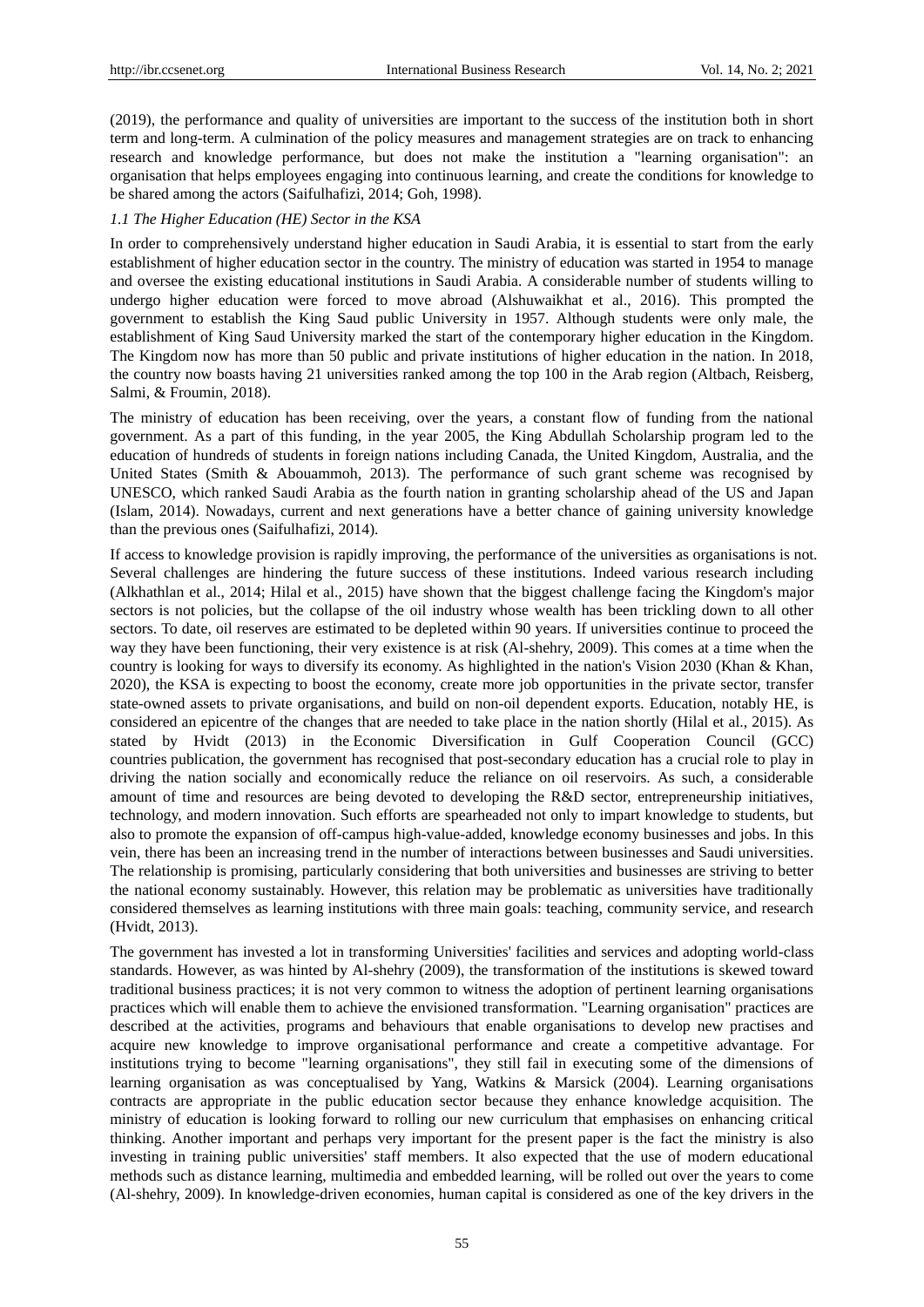economy. Saudi Arabia has recognised this (Al-Musali & Ku Ismail, 2014) and this is why the government is looking forward to creating a population composed of highly educated citizens (Othayman et al., 2020). In the coming years, the number of citizens holding degree and post degree programs will be high. This is good to the economy considering that specialised knowledge leads to better productivity. Education, particularly higher education is expected to have a rippling effect as per the predictions of the Saudi government Vision 2030 strategic framework.

# *1.2 Significance of the Present Research*

In the present socio-economic context, the aims of the present research are twofold: First, it quantifies how Saudi Universities currently apply the main principles of a "learning organisation", and second, envisages how further development can be beneficial to universities, views that will be of interest to both the government and the private sector. Our findings will be useful to law and policy-makers as they are mandated to set out the general principles that govern the education sectors in a challenging and changing environment. The study will also prove useful to businesses that are looking for strategies to drive their firms into the future of the nation post the oil-reliant economy.

# **2. Theoretical Review**

# *2.1 Organizational Learning Theory*

Successful organisations are those that learn faster than their rivals and then employ the knowledge in their practices (Senge, 2014). The origins of organisational learning are traced back to the offset of the 1970s as cited by Argyris & Schon (2011). The term organisational learning has been defined quite differently by past researchers, and this has created confusion around the subject (Goh, 1998). Therefore, there is no recognised unified definition of a "learning organisation" that has been cumulated by the previous researchers. The existing management literature has however been cited to skew towards the development of diagnostic tools useful to managers in identifying and enhancing their firm's learning capability.

Some researchers portray the "learning organisation" as a collective term that brings various concepts together (Mbuthia, 2018). Such definitions hold that a *"learning organisation" refers to is the sum of individual learning in an organisation and organisation learns in only two ways: (a) by the learning of its members or (b) by ingesting new members who know the organisation did not previously have* (Senge, 2014). However, these definitions all tend to consider the organisation as if it was an organism with a nervous system that would commit errors because of biased cognitive systems and memories, that conserve specific values, norms, and organisational behaviors. These organisational memories would, in turn, influence the employees and team learning in the organisation (Senge, 2014).

Previously there have been several attempts to design versions of the organisational learning (OL) models. They include what has been termed as a classical model, a multifaceted model, a computational model, or a sociological model (Senge, 2014; Mbuthia, 2018). In the OL framework, much of the evidence indicates that the key differentiator between public and private sectors mainly reside in one dimension describing how individual member of the organisation integrate new knowledge. Employee learning in organisations in the public sector has particularly been found to be the following models that are different from those in the private sector. This difference is mostly because these organisations are influenced by drivers that emanate from the political arenas. There has been a major shift as different campaigns urge for the adoption of reforms that enhance the capacity of the public organisations to meet demands for the citizens and changes in technology.

This has evoked the issue of employee learning in public institutions and the link to innovation and organisational change. A study conducted by (Goh, 1998) showed that the institutions in the public sector had higher levels of learning as compared to private institutions.

The Learning organisation as a construct has borrowed notions and concepts from various disciplines, including organisational development, cognitive science, and system theory. There is a clear line of separation between organisational learning and learning organisation. *While organisational learning is a by-product of normal work, a "learning organisation" is a process that creates constant learning. A learning organisation can be used as a tool to achieve the various aspects of organisational performance such as shareholder returns, financial performance, and product market* (Argyris & Schon, 2011).

Senge (2014), states that learning organisation is institutions of creativity and innovation via the creation of free and enabling environments. A "learning organisation" forms a good environment that enables people to expand their capacity to achieve desired goals continuously. In such an organisation, thinking out of the norms, collective goals are encouraged. This is the kind of organisation that Yang, Watkins & Marsick (2004) describe as possessing capabilities to constantly adapt and update itself in a changing business market. In 1990, Senge identified five salient so-called disciplines (or required set of competencies) in the learning organisation. These disciplines include the need to adopt system thinking/connection, a reliance on personal mastery (the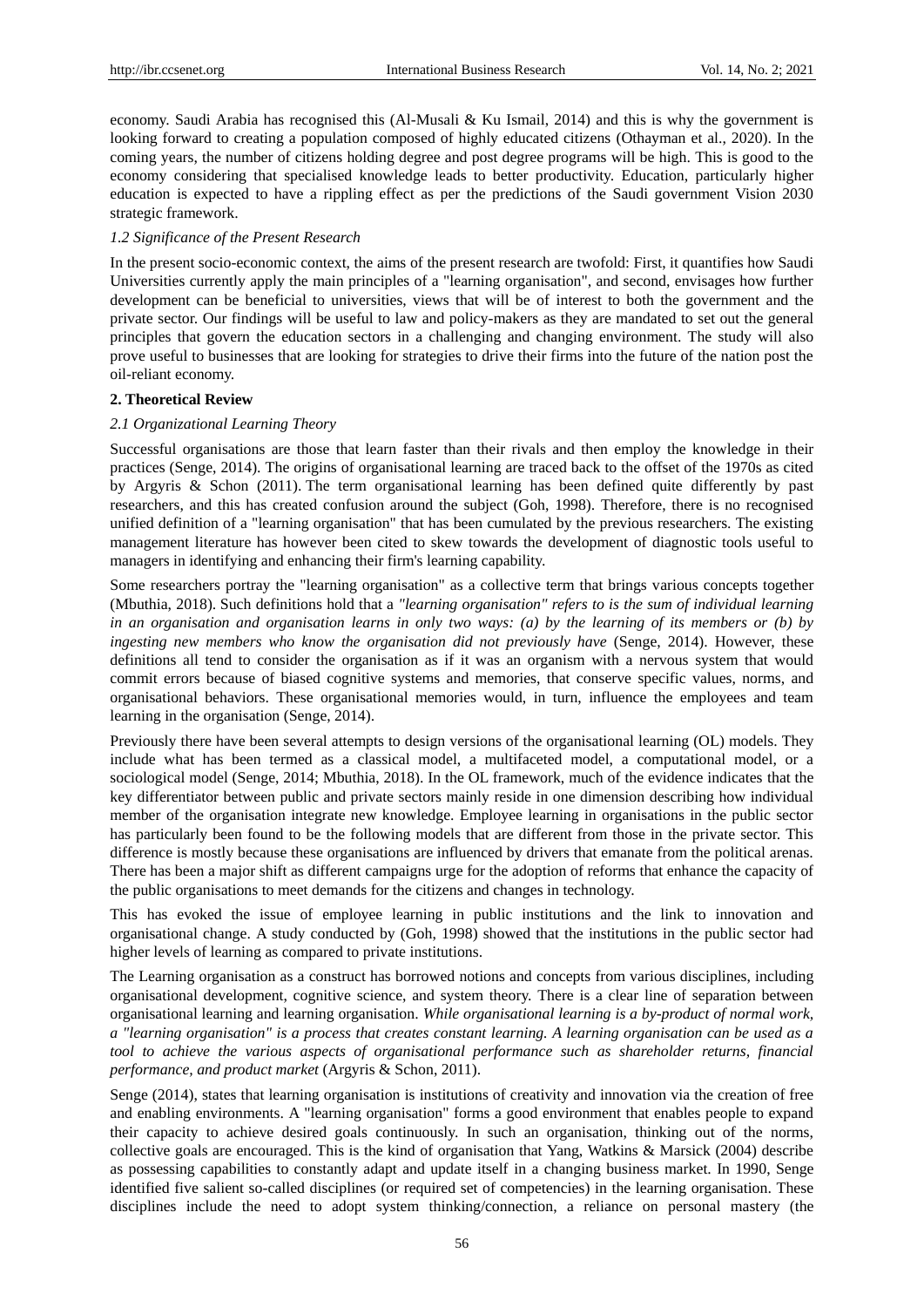commitment of employees to the organisation's learning), mental models, the adoption of a shared vision, and the ability for a team to learn. He later updated these disciplines in his 1994 papers where he codified the practices that organisations should use to become 'learning organisations' (Senge, 1994). Senge called these practices *The 5 Learning Disciplines.* The paper also explained why some organisations become better at building learning capacity than others. The five learning disciplines are important to this research because each of them is composed of a set of practices and tools which are inclined to create a sustainable leadership capacity. Senge described leaders as individuals put in a position to thrive on constant innovation and change by utilising the five disciplines. Whether in nonprofit organisations like public universities or profit-oriented businesses, the approach to learning-centered leadership and improvement is grounded on language, principles, concepts, and values of learning organisations (Senge, 1994; 2014).

# *2.2 The Various Disciplines of a "Learning Organisation"*

# 2.2.1 System Thinking

System thinking is considered to be the cornerstone among the other five disciplines. It refers to the ability to envision the big picture, the ability to not only understand the whole picture but also the components that create the motive and means to integrate other disciplines. Businesses encounter different challenges some of which are simple, while others are complex to handle. To succeed organisation are required to focus and familiarise themselves with the complexities at hand. One of the best ways to handle a complicated situation is the application of simple strategies. According to Senge (2014), simple strategies offer a quick solution and high chances of leading to organisational performance. However, these strategies also present the risk of compromising the future of the organisation. *Organisational leaders tend to look at organisations as a part of a bigger picture instead of looking at the organisation's full picture*. Senge (1990) shared the phrase that organisations learn best through experience. Certain short-term actions or simple strategies to reduce advertising as a way to cut on the operational cost may lead to a drop in the long-term sales of the organisation. This reiterates the argument made earlier that simple strategies maybe solutions to complex situations, but they cause an adverse impact in the future. The organisational leaders, therefore, need to be acquainted with enough knowledge and experience to perform such steer the organisation in the right direction.

System thinking also states that changing or disrupting the flow of power in an organisation causes ripple effects on the action and decisions made. The managers also need to keep abreast of the feedback system established in the organisation. Ignoring the feedback from the users of organisations may lead to short term as well as the long-term impact of the performance of the organisation.

### 2.2.2 Personal Mastery

Personal mastery is another "discipline" that is concerned with the employees' commitment to the firms' learning (Barker & Camarata, 1998). It is also concerned with the so-called "real spirit" that exists in an organisation. The discipline of personal mastery emphasises the need for an employee to pursue personal improvements. Individuals should choose those activities or accusations that bring out thrill and utilise the utmost potential. But to work at full potential, a person should recognise his or her weakness and strengths.

The discipline of personal mastery also urges individuals, who in this case may be managers and other organisational employees to train their minds to handle complex situations through exposure. Activities aiming at developing this aspect of problem-solving should be encouraged to eliminate repeating mistakes by instilling in employees that they can tackle the challenges they may be facing. According to (Hamann et al., 2013) the best way that an organisation can nature personal mastery is by allocating employees the tasks that are in line with their best capabilities.

### 2.2.3 Mental Models

The mental models are also important for a learning organisation since they enable an organisation to grow and have a vision of what they want to achieve. Mental models caused educational conversations in the firms which help in the idea and opinion sharing (Dervitsiotis, 1998).

### 2.2.4 Shared Vision

Also, building a shared vision is another dimension of a learning organisation that enables the creation and development of goals, objectives, and vision through positive interactions (Senge, 2014). The primary participants of the interactions are the organisational employees. A shared vision should be developed early so that a common understanding is created through conversations. Shared vision means that the members should identify what they want to create together. Tools needed by leaders include values alignment, concept shifting, and positive visioning. Building a shared vision creates organisational performance through unity in the working of the whole firm in one direction (Senge, 2004).

### 2.2.5 Team Learning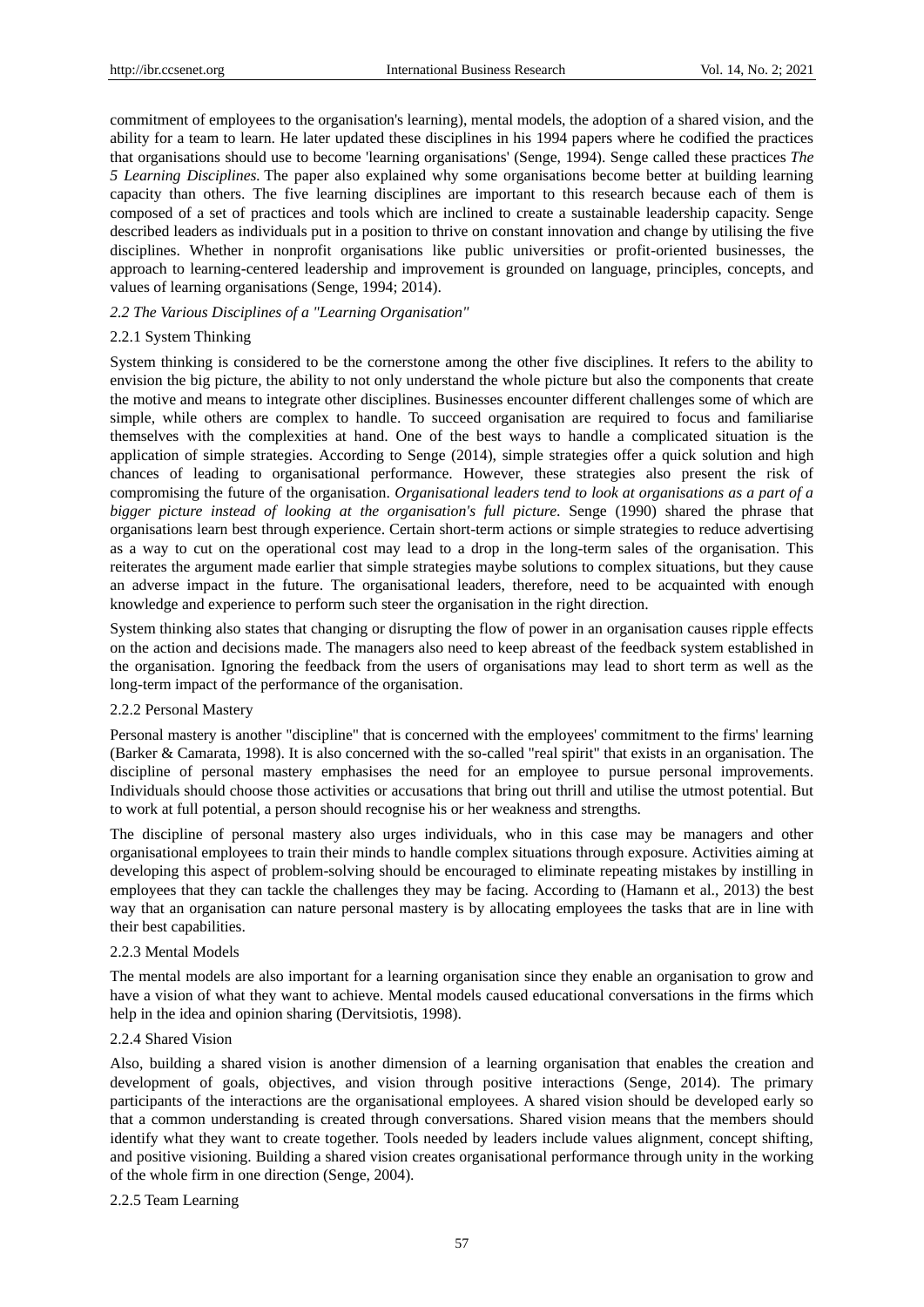In addition to building a shared vision, there is also a need to develop on another dimension, namely; team learning. Team learning brings together "personal mastery" and "shared vision". Team learning in an organisation prevents employees to shun from internal rivalry. Employees hence work as a team and are free to share ideas with others freely. According to (Fillion, Koffi & Ekionea, 2015) such an organisation creates an environment that leads to open dialogues and forgiveness. Team learning, therefore, happens in an organisation when teams start thinking in similar ways by sharing skills, knowledge, insights, and experience as a way to do things better (Senge, 2014).

# *2.3 Empirical Review*

It is believed that organisational learning creates the best conditions where employees can continually expand their capacity to perform, nurture new thinking patterns and set their aspirations free in the quest to reach a bigger vision (Senge, 1990; 2014). The five disciplines conceptualised by Senge provide a very useful framework in which to understand the inner workings of the organisation, and how it approaches learning-centered leadership and how improvement is based on language, principles, concepts, and values of learning organisations (Senge, 2014). However, for an organisation to become a learning organisation, many other criteria are required to be fulfilled.

As Public universities strive to become effective learning organisations, they need to develop along seven dimensions as it is argued in Marsick and Watkins (2003). The present research will look at the dimensions of learning organisation namely; *continuous learning, inquiry and dialogue, team learning and collaboration, embedded system, Empowerment, system connection, and strategic leadership.* 

# 2.3.1 Dimensions of the Learning Organization

# 2.3.1.1 Continuous Learning

*Continuous learning* in an organisation strives to create constant learning opportunities for all members from the top management team to the employees (Hung et al., 2010). It is also enhancing the capabilities of the employees to meet the set objectives. The dimension also benefits the individual employee because they become better placed in the competitive job market. According to Hung et al. (2010), continuous learning is a good opportunity for individuals to acquire a better skill set. It also aids in the retention of employees because of the process of learning and developing them within offers the organisation the skills needed without recruiting new employees. It has been argued that continuous learning creates the advantage of creating more productivity due to effectiveness, innovations, and competitiveness aspects. In the modern world, there is a need for an organisation to remain in business and show constant growth; this demand can only be met by continuous learning. A 2016 study conducted by Ponnuswamy& Manohar revealed that the organisational performance of public universities was highly correlated to culture of organisational learning. There are several ways of creating learning opportunities in an organisation; this includes the development of: research grants; training programs, and scholarships to academics (Ponnuswamy& Manohar, 2016; Othayman et al., 2020).

# 2.3.1.2 Inquiry and Dialogue

*Inquiry and dialogue* entail the knowledge acquiring by individuals from others. Employees in an organisation with this dimension are good listeners and take the views of others with intent (Hussein et al., 2014). It is important to cultivate the spirit of inquiry as a way of enhancing the ability to understand basic beliefs and assumptions. A setting that is informal, and without distractions, creates opportunities for people to identify commonalities between themselves.

Hamann et al. (2013) found that there is a positive effect of learning in an organisation on *organisational performance*. The research revealed that *inquiry and dialogue* were two significant factors in that they cause efficient communication and system thinking and the organisation is more likely to encourage open communications. In such a firm, communication is a two-way process which creates ground for opinion and idea sharing as well as innovation. In a different but related research (Laeeque & Babar, 2015), studied in hospitals which used certain dimensions of the learning organisation. Results showed that *inquiry and dialogue* enabled the staff to take more risks, experiment new things, and enquire more freely. The staff team was also intended to feedback from patients and respond appropriately. When this is combined with continuous learning, it leads employees that not only are eager to learn but are willing to explore, question the status quo, and come up with innovative ideas. Organisations are frequently faced with various challenges that put the managers in complex situations that need dialogue. To establish a common understanding in such circumstances, robust inquiry and dialogue is the best action for the business (Hamann et al., 2013).

### 2.3.1.3 Team Learning and Collaboration

A so-called "intelligence of a team" that is well structured surpasses that of an individual several folds (Hamann, et al., 2013) as can be seen in areas such as sports, science, and arts. This is also true for organisations where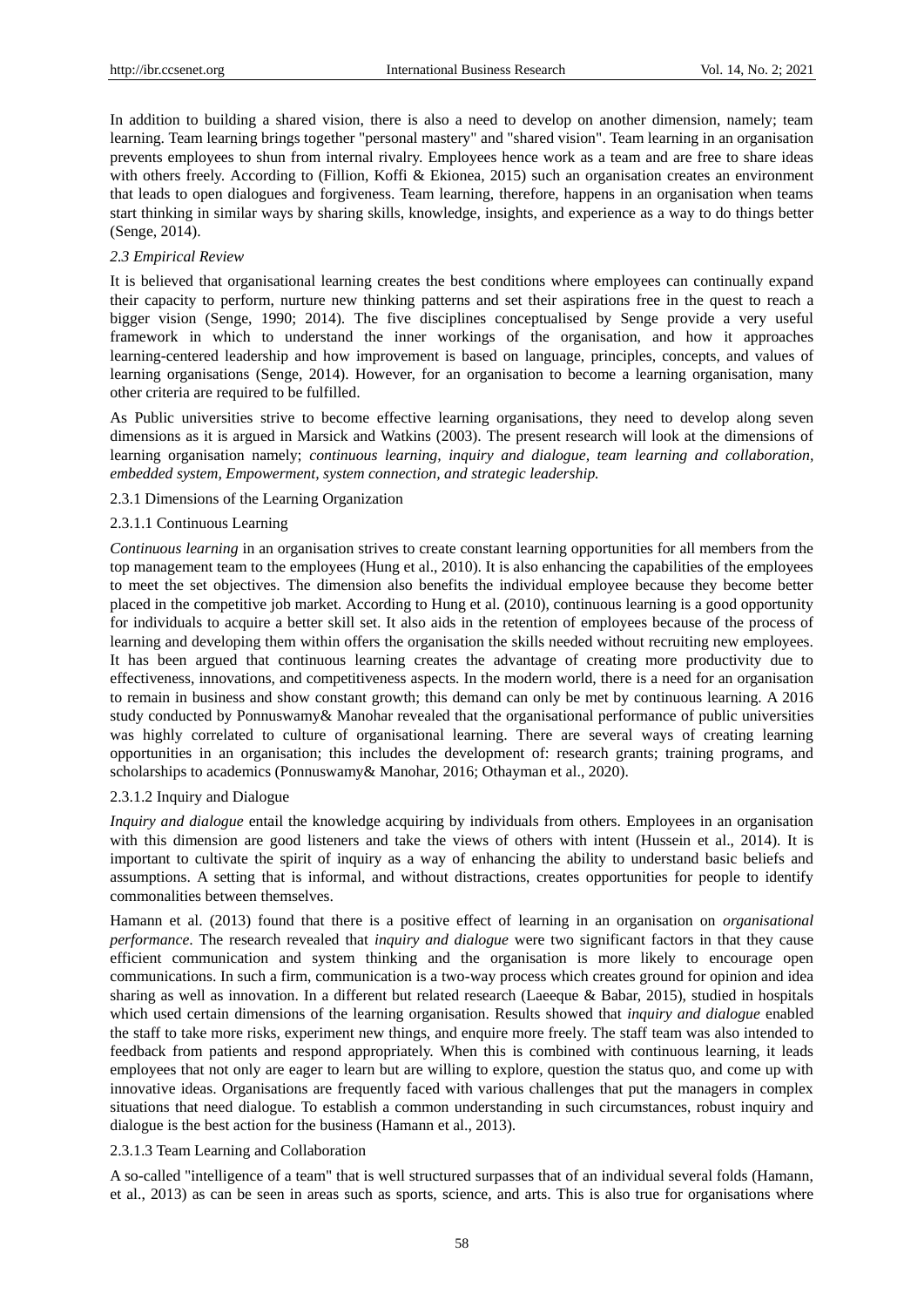staff members work as a team. As a dimension of a learning organisation, team learning is concerned with the practice of team members coming up with ideas and skills as well as a way to share them with others. When team learning is combined with collaboration, the members see and treat each other as colleagues. As such, the employees at the bottom of the organisational hierarchy should feel free to share ideas and opinions with those at the executive level.

Working together as a team enhances the chances and capability of achieving the organisational objectives. Organisations should preserve the knowledge created during teamwork and collaboration. Although the team members may be at different levels of learning, support, and trust in each other leads to better team performance (Yang et al., 2004). According to Marsick and Watkins (2003) the conditions in an organisation influence team learning and dictates whether team learning becomes organisational learning.

### 2.3.1.4 Embedded System

This notion stresses the importance of capturing knowledge learned, maintaining, and sharing it through all levels of management in the organisation (Yang et al., 2004). Organisations usually come up with means of storing the learned skill and practices because they help them manoeuvre during time of turbulence in the market and high employee turnover. A system of sharing captures knowledge is needed when needs arise to generate and maintain data to make an organisation better. A learning organisation has a culture of putting together an account of information that can easily be accessed and retrieved when needed. The retrieved information can then be disbursed and spread within the organisation, especially to the new members joining the organisation (Marsick & Watkin, 2003).

An embedded system should utilise low technology systems which makes it efficient for analysis through focused group discussions. The organisation with an embedded system comes up with systems of measuring the gaps between the current and expected results. Also, time and resources spent during the learning lessons of employees are measured. Such an embedded system is paramount in the continuity of a learning culture and performance in the organisation (Sharifirad, 2011).

# 2.3.1.5 Employee Empowerment

The Empowerment of the staff is another dimension of learning organisation which focuses on making employee yearn to attain the shared or collective organisational vision. This discipline's success is however dependent on the use of collaborative practices. Employee empowerment is described by some researchers as a course by which the rights and the will of individuals are increased through cooperation, training, sharing, and help. But according to Field (1997), the term employee empowerment has undergone several reviews and changes in line with the change and competition in the global job market. Employee engagement can be broken down into four aspects; (1) the performance of the enterprise, (2) the power to make decisions, (3) the information on performance, and (4) the actual enablement of an understanding of performance and contributions (Fernandez & Moldogaziev, 2013). Marsick and Watkin (2003) put forward the argument that having control of one's motivation, cognition and personality is Empowerment. It is seen in the lines of capacity to effect changes and self-worth. Employee empowerment, especially towards a common vision, leads to commitment in the organisation (Watkin & Marsick, 2003).

# 2.3.1.6 System Connection

*System connection* is the sixth dimension among the dimensions of learning organisation as drafted by Marsick and Watkin (2003). According to Senge (1990), organisations usually suffers from inertia and realises how hard it is to keep pace with a changing environment. As stated by Carter and Greer (2013) the more time an organisation takes to flow with the market changes, the fewer the option is for it to regain back its desired position. Having an effective system connection would help the organisation to capture and enhance organisation capability to be successful.

Oh (2019) stated that a system connection also had a mediating and positive impact on the relationship between *Empowerment*, *continuous learning* and *organisational performance*. *An effective system connection* also is considered as a base to clarify the bigger picture of the organisation (Sayed & Edgar, 2019). This includes giving employees support, time, identification of skills for future tasks and open discussions to identify mistakes and reward for learning.

# 2.3.1.7 Strategic Leadership

Strategic leadership increase the share of decision-making from the top of the hierarchy to lower ranks. The effect is that everyone sees the need to connect to those on top or lower levels of management and in the process form relationship that are both authentic and lasting (Marsic &Watkin, 2003).

The principles of strategic leadership should help an organisation to shift capabilities and resources to create a strategic advantage to the organisation against external completion and changing markets. Existing research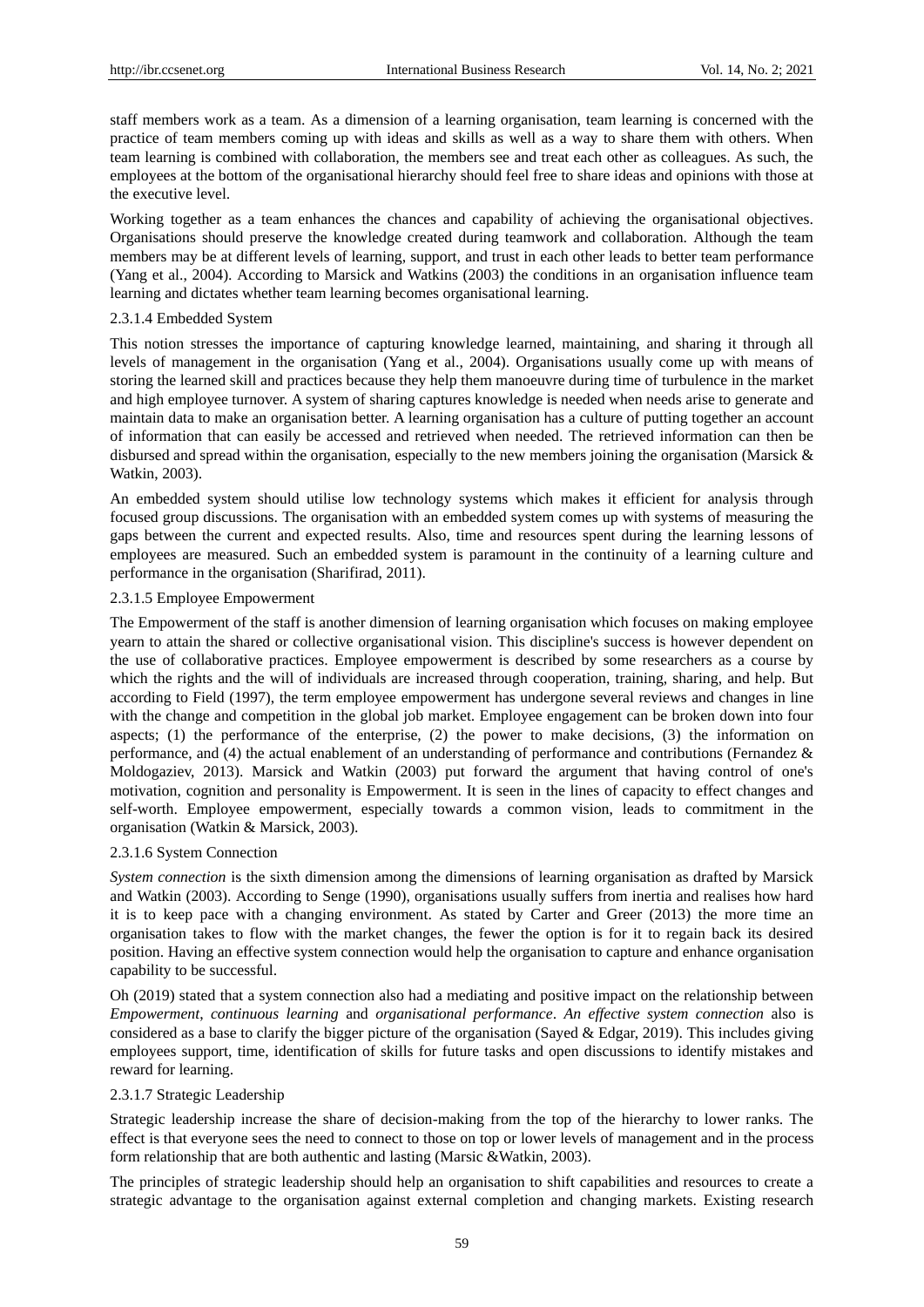indicate that strategic leadership can change the culture of an organisation, its structure, and system of reward to foster performance. Strategic leadership is also associated with enhancing the creation of systems for capturing information and boost learning in an organisation. It allows for the spread of information within an institution as well as the creation of new knowledge (Marsic &Watkin, 2003; Sharifirad ,2011).

# *2.4 Measuring Organisational Performance in HE Organisations*

Measuring performance is a process that entails the collection, analysing and reporting data of a component, group or organisation (Marlow et al., 2018). Measuring organisational performance not only in universities as well as other organisations creates a challenge because it is multidimensional theoretical construct in nature. As such, there is no single operational measure that a researcher can use as a definite solution. The multi-dimensional aspect of the variable means that, its unclear whether the results should be portrayed for unitary or as multiple purpose, which affects reliability. However, researchers (Goyal, 2013; Phusavat et al., 2011) agreed that the best measures of measuring organisational performance should be in terms of financial measures such as return on assets, return on equity, return on asset etc. Also, organisational performance can also involve qualitative measures which include research, competitiveness, resource generation, knowledge creation, teaching and learning (Soon & Zainol, 2011). According Salau et al. (2016), several other duties and activities are expected from universities such as mentoring, community service, teaching, routine administration and assessment.

Another important aspect that is fundamental in universities organisational performance is research. Research is defined as the systematic study and investigation of sources and material with the goals of establishing facts and making conclusions. According to Shepherd & Gruber (2020), research is a process of generating new insights and knowledge or unlocking new knowledge. In the field of academics, research is regarded as a key performance indicator. Although students face many emerging challenges, it is recommended that the management and authorities support universities in conducting and publishing research projects. Research goes hand in hand with teaching and as (Onwuegbuzie et al., 2007), points out, it is the sharing of knowledge and skills by persons in authority, teachers, in a form that is understandable and relevant to students. The teacher needs to acquire skills which are expressed as micro behaviors that make teaching effective. Community service is expressed as the system for giving support to nurture and sustain the lives of families, groups and individuals to realise their potential for the well-being and development of the society. There are many activities that an organisation can undertake to improve the lives of the people around them (Karakas, 2010). As mentioned earlier the researcher chose to explore the university performance using the qualitative measures including knowledge creation and research.

### *2.5 Conceptual Framework*

The conceptual framework of the present paper emphasises the relationship that exists between dependent (performance measures) and independent variables. Organisational performance of the selected public universities forms the depended variables while independent variables entail the dimensions of a learning organisation; continuous learning, inquiry and dialogue, team learning and collaboration, embedded system, Empowerment, system connection and strategic leadership based on the impact dimensions of learning organisations developed by Marsick and Watkin (2003).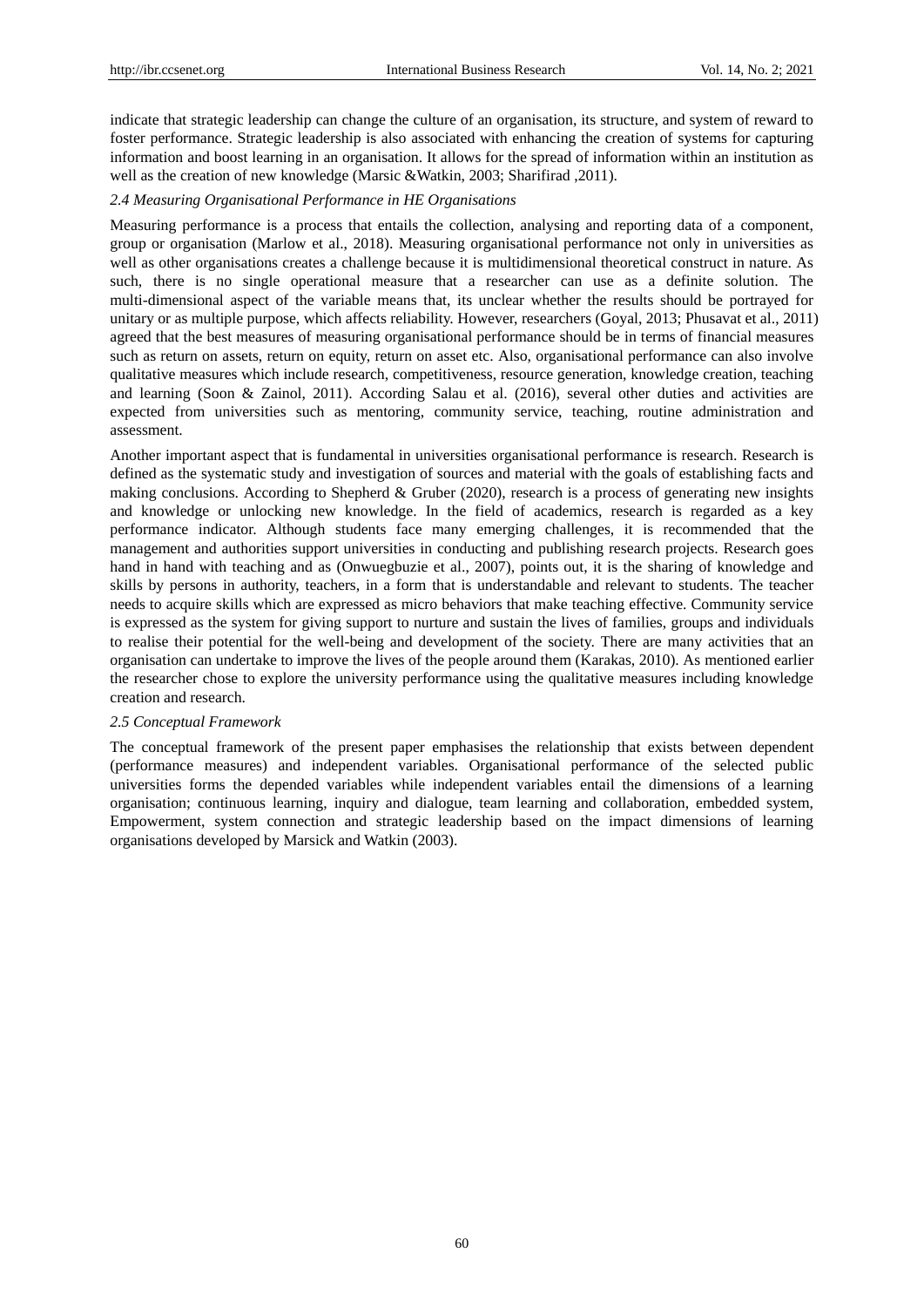

Figure 1. The conceptual framework

The aim of this paper is to address the direction of higher education institution in Saudi Arabia becoming a learning organisation through assessing the application of dimensions of learning organisation in public universities, assessing dimensions of learning organisation which are associated with organisation performance in the institutions under study and to assess the extent to which the application of learning organisation is affected by demographic variables.

# *2.6 Research Questions*

In line with the objectives, the study sought to answer the following questions

- i. To what extent are the dimensions of learning organisation used in public universities in KSA?
- ii. What are the dimensions of a learning organisation that affect organisational performance in universities?
- iii. To what extent is the application of learning organisation affected by demographic variables?

# **3. Research Methodology**

According to Fleiss, Levin, and Paik (2013), a sample is the demonstrative section of the whole population whereas how that section is single out is called the sampling technique. To minimise sampling error and come up with a suitable representative, the paper employed a stratified random sampling technique. The technique involves two processes where the target population is divided into strata and then elements are picked from each of the strata by simple random sampling. We used a close-ended questionnaire. The questionnaire which was adopted from Watkins & Marsick (2003) contained 28 questions which had cover the different variables of the study. All the answers provided by the participants were measured on a similar Likert scale ranging from 1 to 6. The corresponding answer for the seven-learning dimensions translate to "Strongly disagree" up to "Strongly agree", whereas for the organisation performance translate to "Almost never" up to "Almost always". Questionnaires were sent through emails to the target population. The researchers distributed 976 questionnaires of which 840 were returned (response rate of 86%). For each group of questions, the average of the answers was computed for further analysis. The average is assumed to have captured the information of each learning dimension of the organisation performance.

# *3.1 Research Reliability and validity*

A Cronbach alpha score test on Likert scale was used to check the reliability (or internal consistency) of this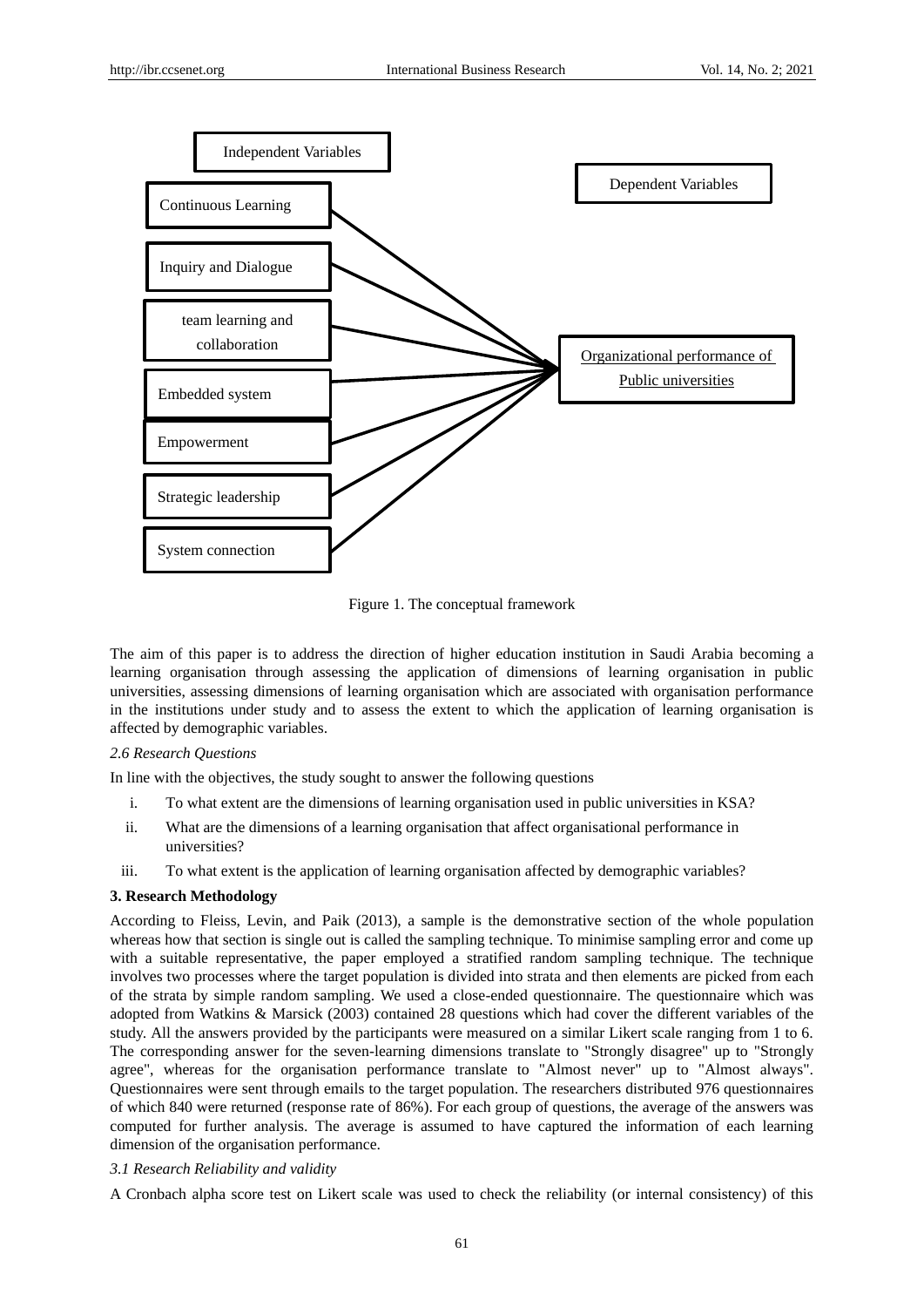research. It resulted in an overall Cronbach alpha of 0.972; a value deemed acceptable Bland & Althman, 1997. To ensure the validity of the research tools, this study ensured the creation of objective questions for the questionnaire. We were careful in covering all the variables (OP, demographics) as well as using related questions. We pretested our questionnaire in a pilot study where ten questionnaires were sent to experts in the field and some potential participant of the targeted sample to ensure that all variables and related questions were included. Later, errors and omissions were corrected to ensure that the questionnaire was valid. We also explored the construct validity was used to determine the link of the instrument to the theoretical assumptions and concepts (Kim, Egan, & Tolson, 2015)

| Overall       | Continuous | Inquiry  | Team          | Embedded | Empowerment | System     | Strategic  | Organisational |
|---------------|------------|----------|---------------|----------|-------------|------------|------------|----------------|
| questionnaire | learning   | and      | learning and  | system   |             | connection | leadership | performance    |
|               |            | Dialogue | collaboration |          |             |            |            |                |
| 0.972         | $0.77^{-}$ | 0.730    | 0.871         | 0.925    | 0.911       | 0.872      | 0.910      | 0.936          |

|  |  | Table 1. Cronbach alpha values for the overall questionnaire and each variables |
|--|--|---------------------------------------------------------------------------------|
|--|--|---------------------------------------------------------------------------------|

#### *3.2 Data Analysis*

The data collected for this paper were analysed using STATA. We used multiple regression analyses to establish the relationship between how the dimensions of learning organisation affect the organisational performance. We also used multi-way ANOVA to characterise how demographic variables affected learning dimensions and organisational performance (Babbie et al., 2018).

# **4. Results**

#### *4.1 Descriptive Statistics*

The present research sampled 840 employees (533 males and 307 females) from 20 universities across all regions of Saudi Arabia. Figure 2 presents the percentage allocation of the respondents in the universities. The sample size was large enough to provide confidence as for the conclusions drawn and the geographical spread of the respondents provides strong evidence to expand the conclusions at a Saudi national level. Table 2 shows the descriptive statistics of the research sample.

| Gend<br>er | Frequenci<br>es<br>$(\%)$ | Age                  | Frequenci<br>es $(\% )$ | Educati<br>on       | Frequencies (%) | Work<br>experien<br>ce | Frequenci<br>es $(\% )$ | Administrat<br>or position | Frequenci<br>es $(\% )$ |
|------------|---------------------------|----------------------|-------------------------|---------------------|-----------------|------------------------|-------------------------|----------------------------|-------------------------|
| Male       | 533<br>(53.5)             | $21-3$<br>$\Omega$   | 222<br>(26.4)           | Bachelo<br>r degree | 301 (35.8)      | $>1$ years             | 55(6.5)                 | Dean                       | 42(5.0)                 |
| Femal<br>e | 307<br>(36.5)             | $31 - 4$<br>$\Omega$ | 335<br>(39.9)           | Master<br>degree    | 240 (28.5)      | $1-3$<br>years         | 106<br>(12.6)           | Vice Dean                  | 45(5.4)                 |
|            |                           | $41-5$<br>$\Omega$   | 223<br>(26.5)           | PhD                 | 254(30.2)       | $3 - 5$<br>vears       | 97(11.5)                | Department<br>chairman     | 40(4.8)                 |
|            |                           | $51-6$<br>$\Omega$   | 55(6.5)                 | other               | 45<br>(5.4)     | $>5$ years             | 225<br>(26.8)           | Centre<br>director         | 33(3.9)                 |
|            |                           | $\geq 61$            | 5(0.6)                  |                     |                 | >10<br>years           | 357<br>(42.5)           | Administrat<br>or manager  | 88 (10.5)               |
|            |                           |                      |                         |                     |                 |                        |                         | Academic<br>staff          | 380<br>(45.2)           |
|            |                           |                      |                         |                     |                 |                        |                         | Non-acade<br>mic staff     | 212<br>(25.2)           |

Table 2. Descriptive statistics for the categorical variables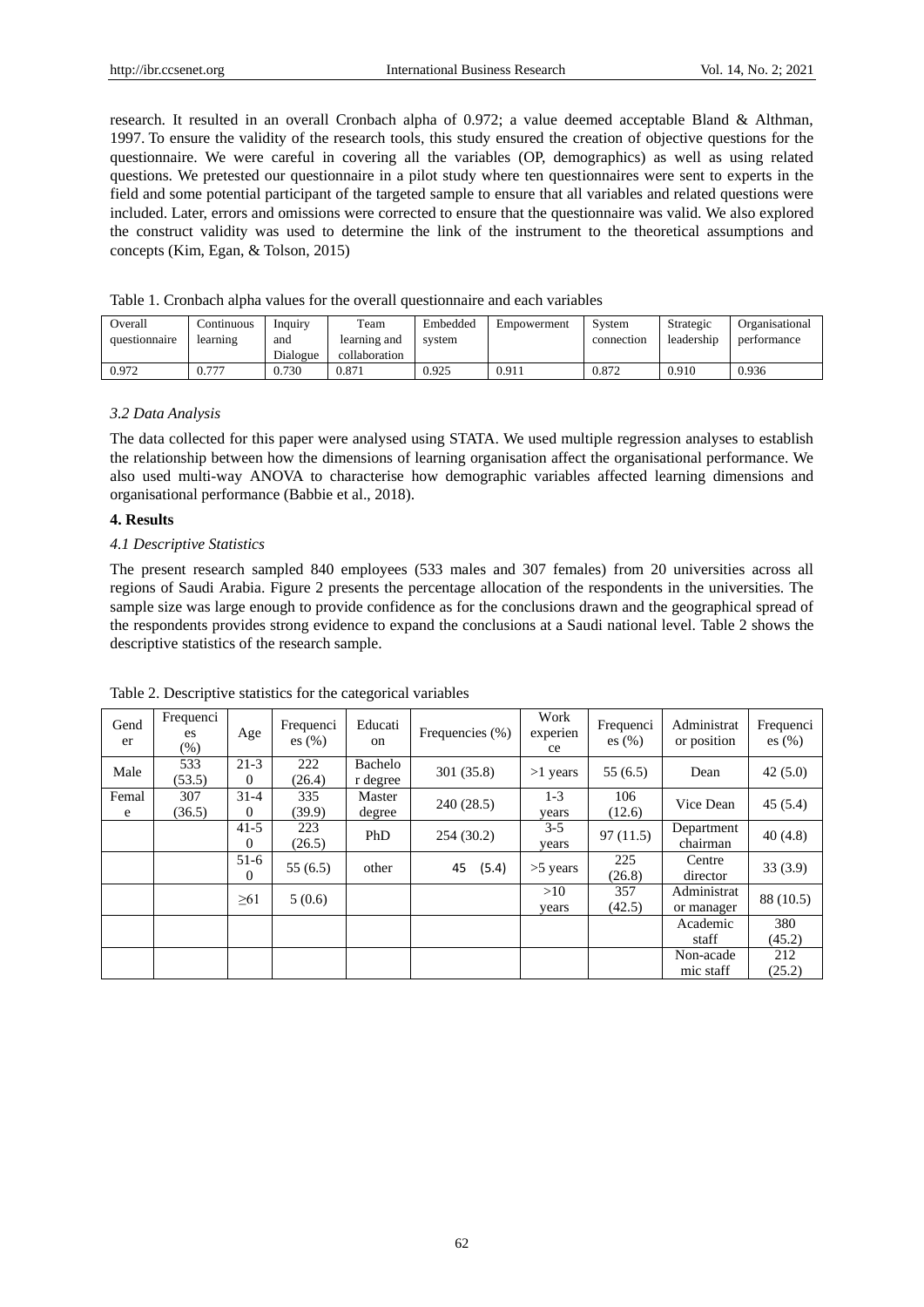

Figure 2. Allocation of employees in the universities under investigation (in %)

# *4.2 Inferential Statistics*

Research question (i) To what degree are Saudi Arabia's public universities adopting the various dimensions of an ideal "learning organisation"?

The average and its associated upper- and lower-bound 95% confidence interval are presented in Table 2 and Figure 2 visualises the confidence intervals. All averages were below 4 and no confidence intervals ever include 4. If the minimum level was set to 4, then clearly all learning dimensions and the organisation performance tend not to be learning originations. Regardless of the interpretation of value 4, the conclusion is that there is room for improvement. The *Empowerment* and *Embedded system* have the lowest score values, and their averages and confidence intervals are similar. Overall, the average values were not high, indicating that work needs to be done to effectively improve these numbers.

| Table 2. Means And 95% Confidence Intervals of the Learning Dimension and Of The organisation performance |                         |                                 |
|-----------------------------------------------------------------------------------------------------------|-------------------------|---------------------------------|
| Mean                                                                                                      | 95% Confidence Interval | Degree of adaptation of the     |
|                                                                                                           |                         | The constant of the constant of |

|                      |     | Mean | 95% Confidence Interval |       | Degree of adaptation of the |
|----------------------|-----|------|-------------------------|-------|-----------------------------|
|                      |     |      | Lower                   | Upper | learning dimensions         |
| Continuous learning  |     | 3.64 | 3.54                    | 3.72  | 0.60                        |
| Inquiry and dialogue |     | 3.88 | 3.79                    | 3.95  | 0.64                        |
| Team<br>learning     | and | 3.71 | 3.62                    | 3.79  | 0.62                        |
| collaboration        |     |      |                         |       |                             |
| Embedded system      |     | 3.57 | 3.47                    | 3.66  | 0.59                        |
| Empowerment          |     | 3.59 | 3.49                    | 3.68  | 0.59                        |
| System connection    |     | 3.78 | 3.66                    | 3.85  | 0.63                        |
| Strategic leadership |     | 3.75 | 3.66                    | 3.85  | 0.62                        |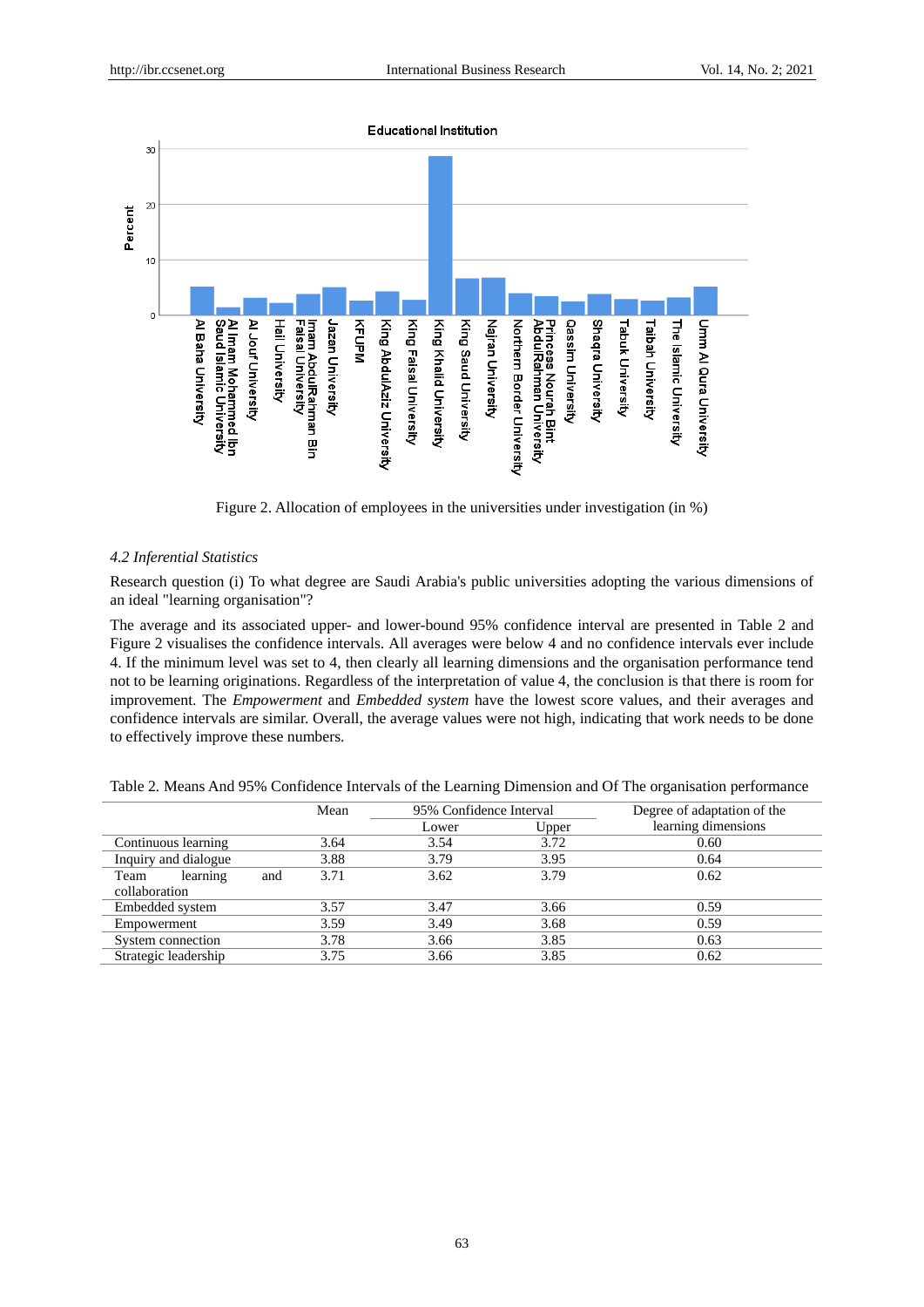

Figure 3. Mean scores for the seven learning dimension and the organisation performance (error bars represent the 95th confidence intervals)

Research question (ii) What dimensions of learning organisation are associated with organisation performance in the institutions under study?

Pearson's correlations and linear regressions were employed to answer the second question. The correlation of the organisation performance with each of the seven "learning dimensions has been tested. All correlations between the organisation performance and the dimensions of learning organisation were strong (all  $.757 >$  $r s > .531$ ) and statistically significant (all  $p s < .001$ ), meaning that there is a linear relationship between the organisation performance and each dimension. A second step was to identify the effect of each learning dimension on the organisation performance when the former was collectively examined. A *backward selection*  method was at first applied to identify the learning dimensions that are statistically significantly related with the *organisational performance* and a regression model was fitted.

The *backward selection* method estimated that the *embedded system* learning dimension did not contribute significantly to the modelling of the organisation performance and excluded this dimension. The linear regression of organisation performance on the six other learning dimensions is presented in Table 3. All *p*s of the regression coefficients were statistically significant at the 5% level. The B coefficient of the *continuous learning* (0.149) was higher than the coefficient of the *Team learning and collaboration* (0.160). Yet, the former was statistically more significant than the latter. The t-statistic of the *Continuous learning* was 4.432, while the t-statistic of the *Team Learning and Collaboration* was 4.255. On the other hand, the *Strategic Leadership* had the highest effect on *organisation performance* and was also the most important learning dimension. This learning dimension was found to be the most correlated with the organisation performance.

We computed a Variance Inflation Factor (VIF) to measure the strength of the inter-relationships between learning dimensions. Values higher than 10, would indicate a problematic linear regression model and the relevant learning dimensions would have to be removed. In this case, the highest VIF value was less than 5, hence all learning dimensions seem to conform with this condition.

All learning dimensions have a positive effect on the organisation performance, except for the *Inquiry and dialogue*. However, this variable was not as statistically significant as the other ones and could be eliminated from the model without significant losses. The  $R^2$  of the regression model is 0.653. This means, that 65.3% of the total variation of the organisation performance is explained by the model indicating that the fit of the model is satisfactory.

We fitted the actual values against the residuals to explore possible violation of the assumption of residuals homoscedasticity and found none.

Table 3. Linear regression of organisation performance on six learning dimensions (backward selection method)

|  | Error<br>Sta. | utistic<br>t-ste<br>. | ⁄ІF |
|--|---------------|-----------------------|-----|
|  |               |                       |     |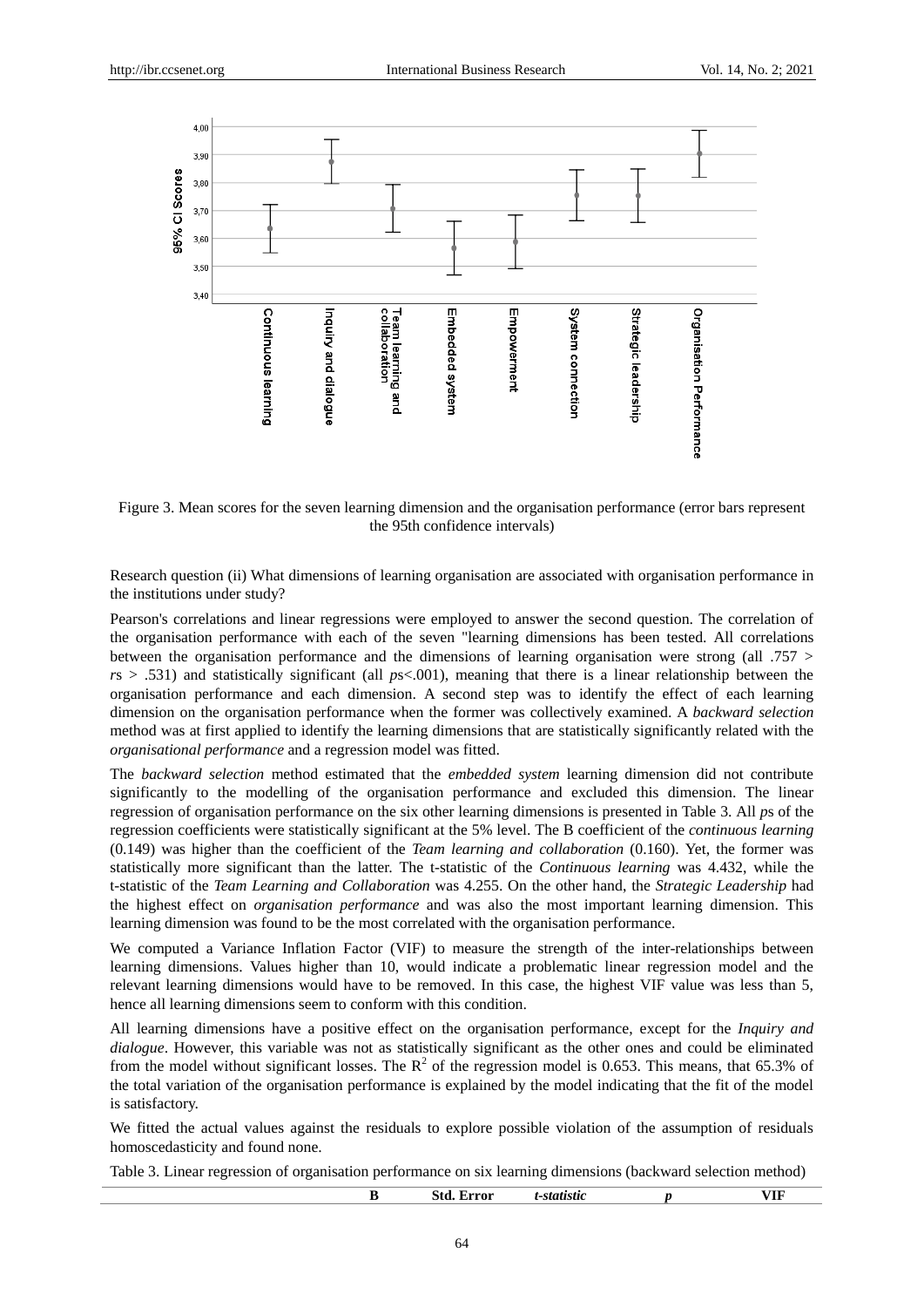| (Constant)                | 0.898    | 0.093 | 9.705    | 0.000 |       |
|---------------------------|----------|-------|----------|-------|-------|
| Continuous learning       | 0.149    | 0.034 | 4.432    | 0.000 | 2.822 |
| Inquiry and dialogue      | $-0.070$ | 0.033 | $-2.103$ | 0.036 | 2.361 |
| Team learning and collab. | 0.160    | 0.037 | 4.255    | 0.000 | 3.416 |
| Empowerment               | 0.136    | 0.035 | 3.838    | 0.000 | 3.867 |
| System connection         | 0.143    | 0.041 | 3.532    | 0.000 | 4.645 |
| Strategic leadership      | 0.298    | 0.035 | 8.536    | 0.000 | 3.739 |
|                           |          |       |          |       |       |

Research question (iii) To what extent the application of "learning organisation" is affected by demographic variables?

The last research question seeks to identify the effect of the demographic variables on the learning dimensions and the organisation performance. A Multi-way ANOVA was carried out.

### Continuous learning:

Education level and work experience were the two key factors statistically significantly associated with Continuous learning (respectively F(3, 839) = 5.350, p <0.001; F(4, 839) = 3.067, p <0.016). However, Age, Gender and Administrative position were not significantly associated (all  $F<1.9$ , all ps = NS). The Levene's test for homoscedasticity was not significant.

### Inquiry and Dialogue:

The education level (F(3, 839) = 5.195, p=0.001), the work experience (F(4, 839) = 3.335, p=0.01) and the administrator position  $(F(6, 839) = 3.204, p=0.004)$  were the three key factors statistically significantly associated with the Inquiry and dialogue. The Levene's test for homoscedasticity was not significant.

### Team learning and collaboration:

The education level (F(3, 839) = 7.112, p <0.001) and the administrator position (F(6, 839) = 2.136, p = 0.047) were the two key factors statistically significantly associated with the Team learning and collaboration. The Levene's test was rejected (F(235, 604) = 1.233, p = 0.024) suggesting heteroscedasticity in the residuals and results should be treated with caution.

#### Embedded system:

The education level  $(F(3, 839) = 9.284, p \le 0.001)$  and the administrator position  $(F(6, 839) = 2.567, p=0.018)$ were the two key factors statistically significantly associated with the Embedded system. The Levene's test for homoscedasticity was not significant.

### Empowerment:

The education level (F(3, 839) = 5.202, p=0.001) and the administrator position (F(6, 839) = 6.375, p=0.006) were the two key factors statistically significantly associated with the Empowerment. The Levene's test for homoscedasticity was not significant.

#### System connection:

The education level (F(3, 839) = 3.975, p = 0.008) and the administrator position (F(6, 839) = 3.144, p = 0.005) were the two key factors statistically significantly associated with the System connection. The Levene's test for homoscedasticity was not significant.

### Strategic leadership:

The education level (F(3, 839) = 7.923, p <0.001) and the administrator position (F(6, 839) = 2.455, p = 0.023) were the two key factors statistically significantly associated with the Strategic leadership. The Levene's test for homoscedasticity was not significant.

# Organisation performance:

The only statistically significant demographic variable was the education level (F(3, 839) = 3.157,  $p = 0.024$ ). Practically this means, that neither gender, age, work experience, or the administrator position differentiates the organisation performance of the employees. It is their education level that shows differences in the organisation performance. The education level was then further investigated and revealed that the organisation performance of the employees with PhD was statistically higher than the organisation performance of the employees with Master's degree. The only statistically significant difference in the organisation performance was detected between the PhD and Master holders. PhD holders had an average organisation performance of 0.335 higher than the average organisation performance of the Master holders.

The Levene's test for homoscedasticity was not significant ( $F(235, 604) < 0.05$ ).

Table 4 summarises the important demographic factors for each learning dimension and organisation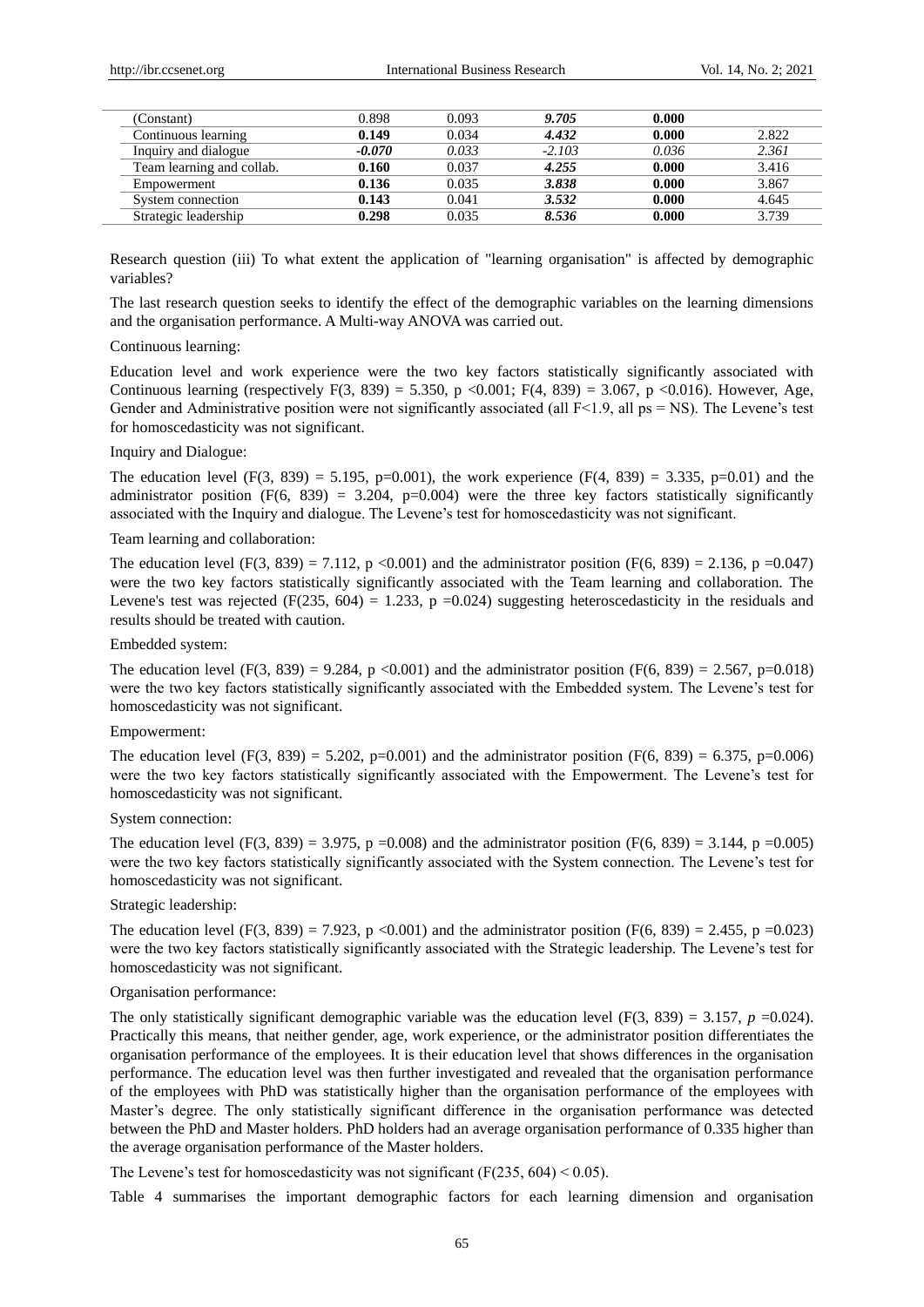performance. Education level is always present, administrator position is important for most cases, whereas work experience was significant only two times.

|             | Table 4. Demographic variables statistically associated with each learning dimensions and organisation |  |  |  |  |  |
|-------------|--------------------------------------------------------------------------------------------------------|--|--|--|--|--|
| performance |                                                                                                        |  |  |  |  |  |

|                            | Education level                | Work experience              | Administrator position     |
|----------------------------|--------------------------------|------------------------------|----------------------------|
| Continuous learning        | $F(3, 839)=5.350, p<0.001$     | $F(4, 839)=3.067, p < 0.016$ | <b>NS</b>                  |
| Inquiry and dialogue       | $F(3, 839)=5.195, p=0.001$     | $F(4, 839)=3.335, p=0.01$    | $F(6, 839)=3.204, p=0.004$ |
| Team learning and          | $F(3, 839)=7.112, p<0.001$     | NS                           | $F(6, 839)=2.136, p=0.047$ |
| collaboration              |                                |                              |                            |
| Embedded system            | $F(3, 839)=9.284, p<0.001$     | NS                           | $F(6, 839)=2.567, p=0.018$ |
| Empowerment                | $F(3, 839)=5.202, p=0.001$     | <b>NS</b>                    | $F(6, 839)=6.375, p=0.006$ |
| System connection          | $F(3, 839)=3.975, p=0.008$     | <b>NS</b>                    | $F(6, 839)=3.144, p=0.005$ |
| Strategic leadership       | $F(3, 839) = 7.923, p < 0.001$ | <b>NS</b>                    | $F(6, 839)=2.455, p=0.023$ |
| <i><b>Organisation</b></i> | $F(3, 839)=3.157, p=0.024$     | NS.                          | NS.                        |
| performance                |                                |                              |                            |

### **5. Discussion**

The present results emphasize that the learning dimensions of the learning organisation framework are not utilised, at sufficient levels, in public universities in Saudi Arabia. The relationships between most learning organisations and the organisation performance are highly positive and highly statistically significant. Finally, the education level seems to be the only demographic factor that affects all learning dimensions and the organisation performance. The administrator position is a key demographic factor for most learning dimension, but work experience seems to affect significantly only two learning dimensions.

# **To what degree are Saudi Arabia's public universities adopting the various dimensions of an ideal "learning organisation"?**

The variables under investigation include the seven dimensions of learning organisation and *organisational performance*. The results showed that the dimensions evidencing the lowest mean scores were *Empowerment* and *embedded system* that is 3.59 and 3.57 respectively. The fact that *embedded system* held the lowest mean shows that staff members feel that their institutions are not doing enough to capture, maintain and share the knowledge learned. As suggested by Watkins and Marsick (2003) this is a worrying trend and the *embedded system dimension* is considered a point of reference to help the organisation to manoeuvre at times of high employees' turnover and market turbulences. In order to become "learning organisations", HE institutions should promote the culture of sharing knowledge throughout the organisation that would help to have an effective embedded system.

On the other hand, *organisational performance* showed the highest mean score of 3.90. Indeed, the data in Table 1 indicate that members of staff are not satisfied with the level of application of dimensions of learning organisation in their respective universities. The analyses of the means at 95% confidence level across other variables and factors showed a similar trend of low figures. Variations figures were higher in oldest participants (age over 60) with the lowest being in members between 31 to 40 years. Employees with experience in the job of less than 12 months had the highest scores as compared to employees with more experience. This therefore shows that duration of work experience also has an impact on *organisational performance*. Employees with more experience make decision that impact performance in the institutions as compared to those with less experience. This is in line with finding by Akhtar et al (2011) that staff members in universities look up to their managers before making major decisions instead of relying on their own knowledge.

#### **What dimensions of the learning organisation framework are associated with organisation performance?**

The present research shows that all the dimension of the learning organisation framework, apart from the *inquiry and dialogue* dimension had a positive effect on the performance of the universities. As explained by Hussein *et al.* (2014), *inquiry and dialogue* entail the acquisition of knowledge from others. This dimension was found to have the least effect on *organisational performance* of the studied universities in Saudi Arabia. This shows that HE institutions are poor in cultivating the spirit of acquiring knowledge among the staff members.

The current research found that *system connection* had the most substantial relationship with *organisational performance* (Variance Inflation Factor -VIF = 4.645) and universities that most frequently encouraged staff teams to think of opportunities and problems from a global perspective also score higher in organisational performance. In addition, data show that the institutions encourage the employees to enquire and look for solutions internally before they consider outsourcing.

*System connection* is the sixth dimension among the dimensions of learning organisation as drafted by Watkin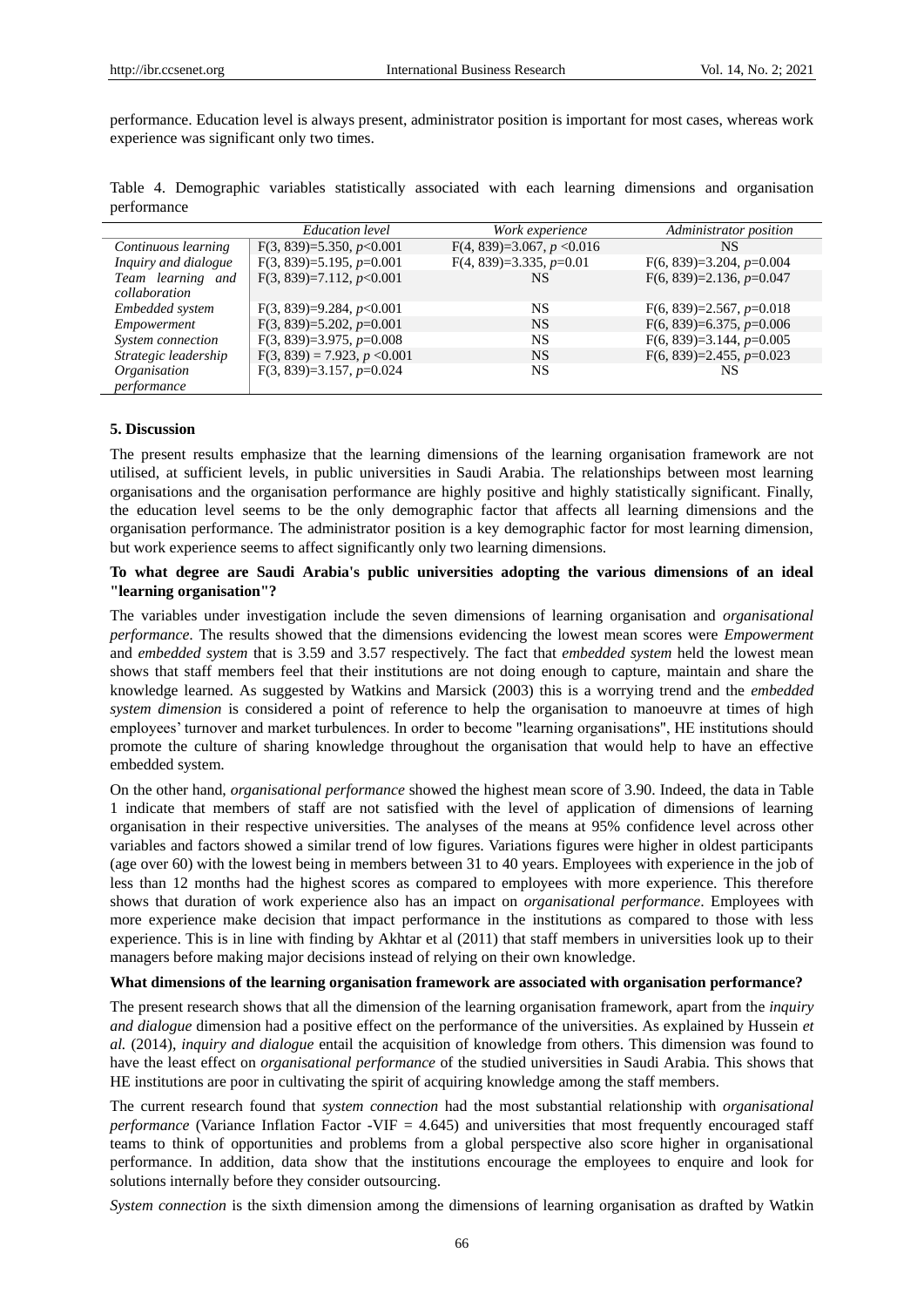and Marsick (2003). The findings in this paper show that most institutions have established strong connections with their environment. According to Senge (1990), organisations usually suffers from inertia and realises how hard it is to keep pace with a changing environment. As stated by Carter and Greer (2013) the more time an organisation takes to flow with the market changes, the fewer the option is for it to regain back its desired position. Having an effective system connection would help the organisation to capture and enhance organisation capability to be successful.

The present findings are in agreement with the research by Oh (2019) which found out that a *system connection* also had a mediating and positive impact on the relationship between *Empowerment*, *continuous learning* and *organisational performance*. *An effective system connection* also is considered as a base to clarify the bigger picture of the organisation (Sayed & Edgar, 2019). This includes giving employees support, time, identification of skills for future tasks and open discussions to identify mistakes and reward for learning. The impact of system connection in the organisations like the public universities can be enhanced through activities such as on-site case study, seminars, trainings which help to enhance the organsation performance trough understanding main objectives of the organsation (Antonacopoulou et al., 2019; Sayed & Edgar, 2019).

# **To what extent the application of "learning organisation" is affected by demographic variables**?

The present results indicates that the *education level* attained the respondents is consistently the factor that was significant with all the dimension of organisational learning under investigation and *organisational performance*. It can be seen that employees holding PhD had higher statistical significance with all the dimension of organisational learning and *organisational performance* compared to those with master's degree.

The impact of education level on *organisational performance* is explained by Cappelli (2000) who argue that learned individuals have gained more cognitive capacity which they apply in the workplace. Senge (1994) adds that learning in organisations enhances strategic thinking and unity of aims.

According to Bhaskar & Mishra (2017), most organisations use educational levels as the basis for selecting candidates with the skills needed in the organisation. Highly educated staff members are more likely to contribute more efficiently to noncore activities in the workplace as well.

A study assessing the trend of education in the US found that individuals completing both high school and college education had drastically improved from 1980 to 2006 by around 28%. This leads to evidenced positive outcome and positive career outcomes including job mobility, development opportunities, increased job promotions and better salary levels. (Cappelli, 2000)

The education levels of employees have also been found to contribute significantly to organisational performance especially in times of turbulences. Highly educated workers have the tendency to be more creative in their behaviors at such times as compared to less educated workers. Another reason why education levels have positive correlation to *organisational performance* is because the highly education employees tend to engage in fewer counter-productive actions. Counterproductive actions and behaviors in the workplace include absenteeism, substance use in the workplace and work aggression.

# **6. Conclusion and Recommendations**

The present research focused on the institutions of higher education in the Kingdom of Saudi Arabia. Universities are known to be the incubators of knowledge and the spearhead innovation and prosperity in a nation. The study findings provided insights of how the application of learning dimensions can lead to performance in the universities. Generally the learning organisation dimensions among the studied universities are moderate. The data on the dimensions studied shows that learning organisation is not applied to satisfactory levels.

As the literature review and study findings show, it is becoming increasingly important for institutions of higher education which are like many other modern organisations, to adopt learning orientation because it will lead to organisational success. The learning in an institution should not be expected to readily and naturally happen; therefore, efforts should be put into place to make it as a culture in the organisation. Parallel to other organisations, public institutions should implement learning organisations practices to ensure that set objectives are achieved. As has been discussed above, many studies recognise that learning organisations have a positive impact on organisational growth and performance.

Human resource developers in organisations are usually responsible for promoting opportunities for continuous learning. Organisational learning is largely important in the current job market where the individuals regularly hop between jobs and reserve what they know with the mentality that sharing what they know might cause a downfall to their success. It is the hope of the researcher that these study findings will push to identify that is not sufficient to rely on the continuous learning of a few individuals in the executive without building the institutions capacity to capture, inspire and share that knowledge.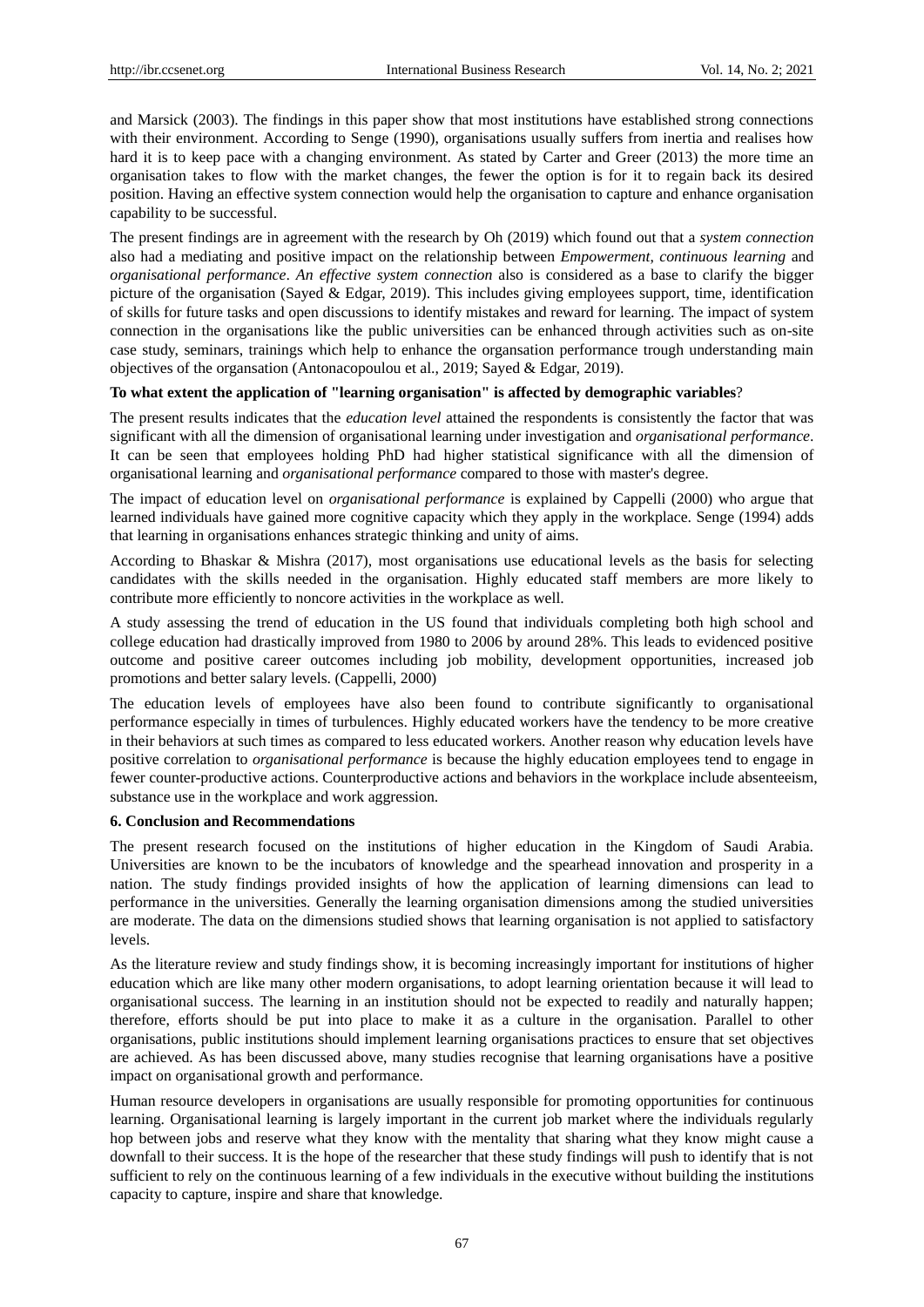It is recommended that public universities go back to the drawing board and embrace the changes which will steer the institutions toward becoming an ideal learning organisation. Hence, the institutions should introduce change agents in different departments to examine the specific needs of the organisation and then accompany the organisation through the transformative change.

This present research identified that individual with higher educational levels tended to have a better understanding of the mechanisms leading to the establishment of a "learning organsation" than those less educated. In order to counteract this tendency, human resource managers should promote a comprehensive continuous learning policy within all job roles in the institution. This learning should then be captured and integrated into the existing structures and practices in ways that it can be easily accessed and shared by all members of the institution.

The various tools provided by the learning organisation framework can only be successfully implemented in any organisation if leaders and managers support them. In agreement with this Marsic &Watkin (2003) and Sharifirad (2011) stated that strategic leadership acts as the mediators between what can be done and what is actually executed. It can be said that strategic leadership is a major driver for the organisations to determine their needs to use technology, information processing, number of individuals learning new skills and quality of services and programs to be in a competitive position. Learning programs therefore have to be supported by the strategic leadership so that the intended effects can be achieved.

### **References**

- Akhtar, S., Arif, A., Rubi, E., & Naveed, S. (2011). Impact of Organizational Learning on Organizational Performance: Study of Higher Education Institutes. *International Journal of Academic Research*, *3*(5), 327-331.
- Al-Hemyari, Z. A. (2019). A knowledge management model for enhancing quality and performance of higher education institutions: insights from Oman. *International Journal of Quality and Innovation*, *4*(1-2), 99-119. https://doi.org/10.1504/IJQI.2019.101435
- Alkhathlan, K., Gately, D., & Javid, M. (2014). Analysis of Saudi Arabia's behavior within OPEC and the world oil market. *Energy Policy*, *64*, 209-225. https://doi.org/10.1016/j.enpol.2013.09.030
- Al-Musali, M. A. K., & Ku Ismail, K. N. I. (2014). Intellectual capital and its effect on financial performance of banks: Evidence from Saudi Arabia. *Procedia-Social and Behavioral Sciences*, *164*, 201-207. https://doi.org/10.1016/j.sbspro.2014.11.068
- Al-shehry, A. M. (2009). *Transformation towards e-government in The Kingdom of Saudi Arabia: technological and organisational perspectives.*
- Alshuwaikhat, H. M., Adenle, Y. A., & Saghir, B. (2016). Sustainability assessment of higher education institutions in Saudi Arabia. *Sustainability*, *8*(8), 750. https://doi.org/10.3390/su8080750
- Altbach, P., Reisberg, L., Salmi, J., & Froumin, I. (Eds.). (2018). *Accelerated universities: ideas and money combine to build academic excellence*. BRILL. https://doi.org/10.1163/9789004366107
- Antonacopoulou, E. P., Moldjord, C., Steiro, T. J., & Stokkeland, C. (2019). The New "learning organisation". *The Learning Organization*. https://doi.org/10.1108/TLO-10-2018-0159
- Argyris, C., Schon, D.A. (2011). *Organizational Learning*. Addison-Wesley.
- Babbie, E., Wagner III, W. E., & Zaino, J. (2018). *Adventures in social research: Data analysis using IBM SPSS statistics*. Sage Publications.
- Barker, R. T., & Camarata, M. R. (1998). The role of communication in creating and maintaining a learning organisation: Preconditions, indicators, and disciplines. *The Journal of Business Communication (1973)*, *35*(4), 443-467. https://doi.org/10.1177/002194369803500402
- Bhaskar, A. U., & Mishra, B. (2017). Exploring relationship between learning organisations dimensions and organisational performance. *International Journal of Emerging Markets*. https://doi.org/10.1108/IJoEM-01-2016-0026
- Bland, J. M., & Altman, D. G. (1997). Statistics notes: Cronbach's alpha. *Bmj*, *314*(7080), 572. https://doi.org/10.1136/bmj.314.7080.572
- Boguslavskii, M. V., & Neborskii, Y. V. (2016). Development of the university education in the context of globalisation. In *SHS Web of Conferences* (Vol. 29, p. 01011). EDP Sciences. https://doi.org/10.1051/shsconf/20162901011
- Cappelli, P. (2000). *Examining the incidence of downsizing and its effect on establishment performance* (No. w7742). National bureau of economic research. https://doi.org/10.3386/w7742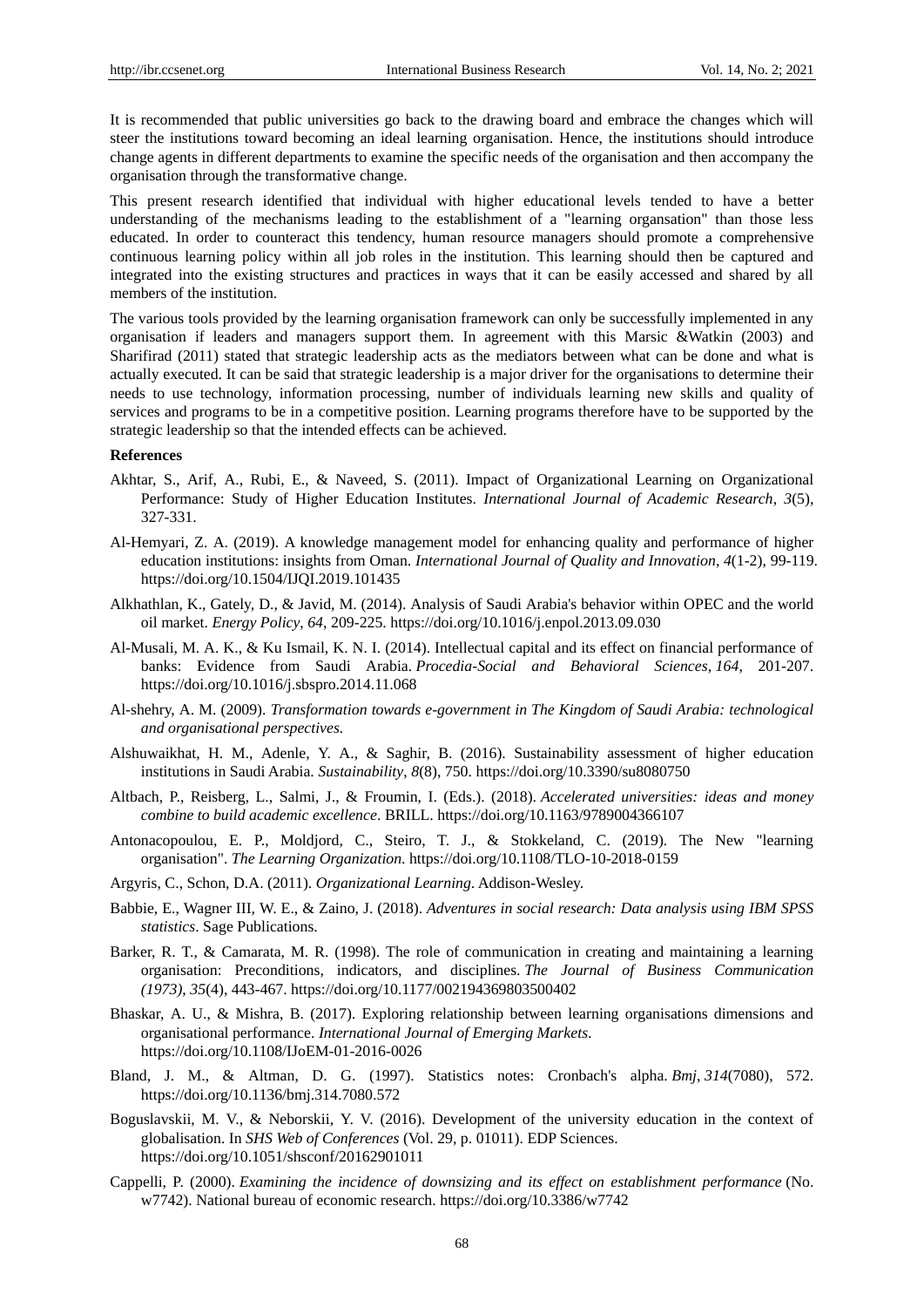- Carter, S. M., & Greer, C. R. (2013). Strategic Leadership: Values, Styles, and Organizational Performanc*e. Journal of Leadership & Organizational Studies, 20*(4), 375-393. https://doi.org/10.1177/1548051812471724
- Cosgrove, W. J., & Loucks, D. P. (2015). Water management: Current and future challenges and research directions. *Water Resources Research*, *51*(6), 4823-4839. https://doi.org/10.1002/2014WR016869
- Dervitsiotis, K. N. (1998). The challenge of managing organisational change: Exploring the relationship of re-engineering, developing learning organisations and total quality management. *Total Quality Management*, *9*(1), 109-122. https://doi.org/10.1080/0954412989306
- Fernandez, S., & Moldogaziev, T. (2013). Employee empowerment, employee attitudes, and performance: Testing a causal model. *Public Administration Review, 73*(3), 490-506. https://doi.org/10.1111/puar.12049
- Field, L. (1997). Impediments to Empowerment and learning within organisations. *The Learning Organization*. https://doi.org/10.1108/09696479710170842
- Fillion, G., Koffi, V., & Ekionea, J. P. B. (2015). Peter Senge's learning organisation: A critical view and the addition of some new concepts to actualise theory and practice. *Journal of Organizational Culture, Communications and Conflict*, *19*(3), 73.
- Fleiss, J. L., Levin, B., & Paik, M. C. (2013). *Statistical methods for rates and proportions*. john wiley & sons.
- Geiger, R. L. (2019). *American Higher Education Since World War II: A History* (Vol. 116). Princeton University Press. https://doi.org/10.2307/j.ctv9hvtbz
- Goh, S. C. (1998). Toward a learning organisation: The strategic building blocks. *SAM Advanced Management Journal*, *63*, 15-22.
- Goldratt, E. M. (1990). *Theory of constraints*. Croton-on-Hudson: North River.
- Goyal, A. M. (2013). Impact of capital structure on performance of listed public sector banks in India. *International journal of business and management invention*, *2*(10), 35-43.
- Hamann, P. M., Schiemann, F., Bellora, L., & Guenther, T. W. (2013). Exploring the dimensions of organisational performance: A construct validity study. *Organizational Research Methods, 16*(1), 67-87. https://doi.org/10.1177/1094428112470007
- Hazelkorn, E. (2013). World-class universities or world-class systems? Rankings and higher education policy choices. *Rankings and accountability in higher education: Uses and misuses, 71-94.*
- Hilal, K. T., Scott, S., & Maadad, N. (2015). The Political, Socio-Economic and Sociocultural Impacts of the King Abdullah Scholarship Program (KASP) on Saudi Arabia. *International Journal of Higher Education*, *4*(1), 254-267. https://doi.org/10.5430/ijhe.v4n1p254
- Hung, R. Y. Y., Yang, B., Lien, B. Y. H., McLean, G. N., & Kuo, Y. M. (2010). Dynamic capability: Impact of process alignment and organisational learning culture on performance*. Journal of World Business, 45*(3), 285-294. https://doi.org/10.1016/j.jwb.2009.09.003
- Hussein, N., Mohamad, A., Noordin, F., & Ishak, N. A. (2014). Learning organisation and its effect on organisational performance and organisational innovativeness: A proposed framework for Malaysian Public Institutions of Higher Education. *Procedia-Social and Behavioral Sciences*, *130*(2014), 299-304. https://doi.org/10.1016/j.sbspro.2014.04.035
- Hvidt, M. (2013). *Economic diversification in GCC countries: Past record and future trends.*
- Imam, A., Abbasi, A. S., Muneer, S., & Qadri, M. M. (2013). Organisational culture and performance of higher educational institutions: The mediating role of individual readiness for change. *European Journal of Business and Management*, *5*(20), 23-34.
- Islam, S. I. (2014). Saudi women: Opportunities and challenges in science and technology. *Education Journal*, *3*(2), 71-78.
- Karakas, F. (2010). Spirituality and performance in organisations: A literature review. *Journal of business ethics*, *94*(1), 89-106. https://doi.org/10.1007/s10551-009-0251-5
- Khan, M. K., & Khan, M. B. (Eds.). (2020). *Research, Innovation and Entrepreneurship in Saudi Arabia: Vision 2030*. Routledge. https://doi.org/10.4324/9781351040020
- Kim, J., Egan, T., & Tolson, H. (2015). Examining the dimensions of the learning organization questionnaire: a review and critique of research utilizing the DLOQ. *Human resource development review, 14*(1), 91-112. https://doi.org/10.1177/1534484314555402
- Laeeque, S. H., & Babar, S. F. (2015). Learning organisation as a strategy to improve performance of Pakistani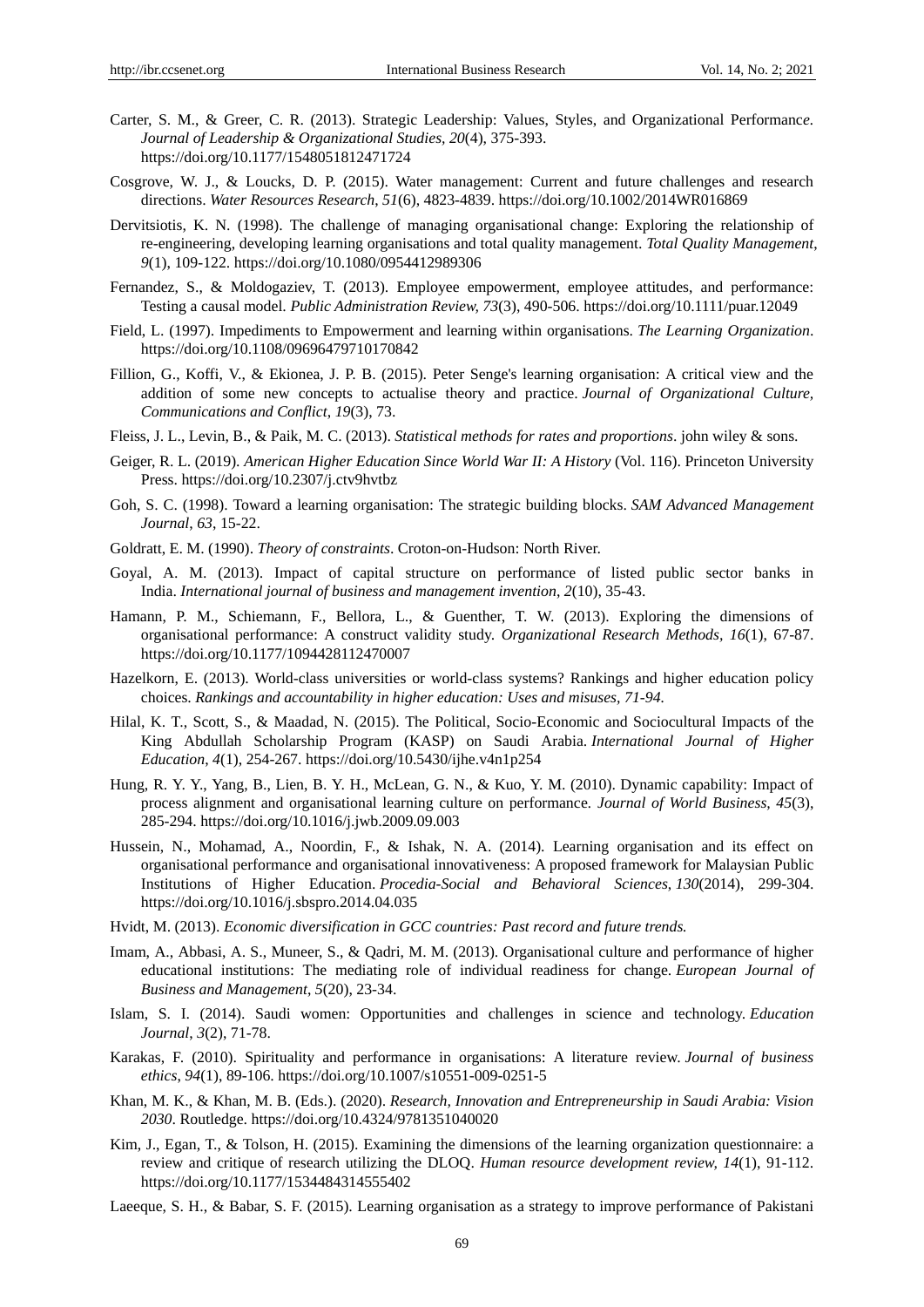hospitals.

- Marlow, S. L., Lacerenza, C. N., Paoletti, J., Burke, C. S., & Salas, E. (2018). Does team communication represent a one-size-fits-all approach?: A meta-analysis of team communication and performance. *Organisational Behavior and Human Decision Processes*, *144*, 145-170. https://doi.org/10.1016/j.obhdp.2017.08.001
- Marsick, V. J., & Watkins, K. E. (2003). Demonstrating the value of an organization's learning culture: the dimensions of the learning organization questionnaire. *Advances in developing human resources*, *5*(2), 132-151. https://doi.org/10.1177/1523422303005002002
- Mbuthia, R. N. (2018). Learning Organization Dimensions And Organizational Performance Of Commercial Banks In Kenya: Survey Of Commercial Banks In Ongata Rongai *Township (Doctoral dissertation, School Of Business, Kenyatta University*).
- Nielsen, P., Rasmussen, P., & Kuo, T. H. (2011). How to improve organisational performance through learning and knowledge? *International Journal of Manpower*.
- Oh, S. Y. (2019). Effects of organisational learning on performance: the moderating roles of trust in leaders and organisational justice. *Journal of Knowledge Management*. https://doi.org/10.1108/JKM-02-2018-0087
- Onwuegbuzie, A. J., Witcher, A. E., Collins, K. M., Filer, J. D., Wiedmaier, C. D., & Moore, C. W. (2007). Students' perceptions of characteristics of effective college teachers: A validity study of a teaching evaluation form using a mixed-methods analysis*. American Educational Research Journal, 44*(1), 113-160. https://doi.org/10.3102/0002831206298169
- Othayman, M. B., Meshari, A., Mulyata, J., & Debrah, Y. (2020). The Challenges Confronting the Delivery of Training and Development Programs in Saudi Arabia: A Critical Review of Research. *American Journal of Industrial and Business Management, 10*(09), 1611. https://doi.org/10.4236/ajibm.2020.109103
- Phusavat, K., Comepa, N., Sitko‐Lutek, A., & Ooi, K. B. (2011). Interrelationships between intellectual capital and performance. *Industrial Management & Data Systems*. https://doi.org/10.1108/02635571111144928
- Ponnuswamy, I., & Manohar, H. L. (2016). Impact of learning organization culture on performance in higher education institutions. *Studies in Higher Education, 41*(1), 21-36. https://doi.org/10.1080/03075079.2014.914920
- Saifulhafizi, H. (2014). *The influence of learning organisation towards the performance: A study on small and medium enterprise (SME) of manufacturing firms in Johor Bahru, Johor* (Doctoral dissertation, Universiti Utara Malaysia).
- Salau, A. O., & Ahmad, A. C. (2016). Audit fees, corporate governance mechanisms, and financial reporting quality in Nigeria. *DLSU Business & Economics Review*, *26*(1), 122-135.
- Sayed, S. S. S. A., & Edgar, D. (2019). The role of leadership competencies in supporting the Al Nahda University for becoming a learning organisation: a new qualitative framework of the DLOQ. *International Journal of Business Administration*, *10*(2). https://doi.org/10.5430/ijba.v10n2p43
- Senge, P. (2004). *Five disciplines.* New York, NY: Doubieday.
- Senge, P. M. (1990). *The art and practice of the learning organization*.
- Senge, P. M. (2006). *The fifth discipline: The art and practice of the learning organisation.* Broadway Business.
- Senge, P. M. (2014). *The fifth discipline fieldbook: Strategies and tools for building a learning organisation. Crown Business.*
- Senge, P. M. *et al*. (1994). *The Fifth Discipline Fieldbook: Strategies and Tools for Building a Learning Organization.* New York: Doubleday.
- Sharifirad, M. S. (2011). The dimensions of learning organization questionnaire (DLOQ): A cross-cultural validation in an Iranian context. *International Journal of Manpower, 32*(5-6), 661-676. https://doi.org/10.1108/01437721111158251
- Shepherd, D. A., & Gruber, M. (2020). The Lean Startup Framework: Closing the Academic–Practitioner Divide. *Entrepreneurship Theory and Practice*, 1042258719899415. https://doi.org/10.1177/1042258719899415
- Smith, L., & Abouammoh, A. (2013). Higher Education in Saudi Arabia. *Netherlands: Springer*. https://doi.org/10.1007/978-94-007-6321-0
- Song, J. H., Chai, D. S., Kim, J., & Bae, S. H. (2018). Job performance in the learning organisation: The mediating impacts of self‐Efficacy and work engagement. *Performance Improvement Quarterly*, *30*(4),